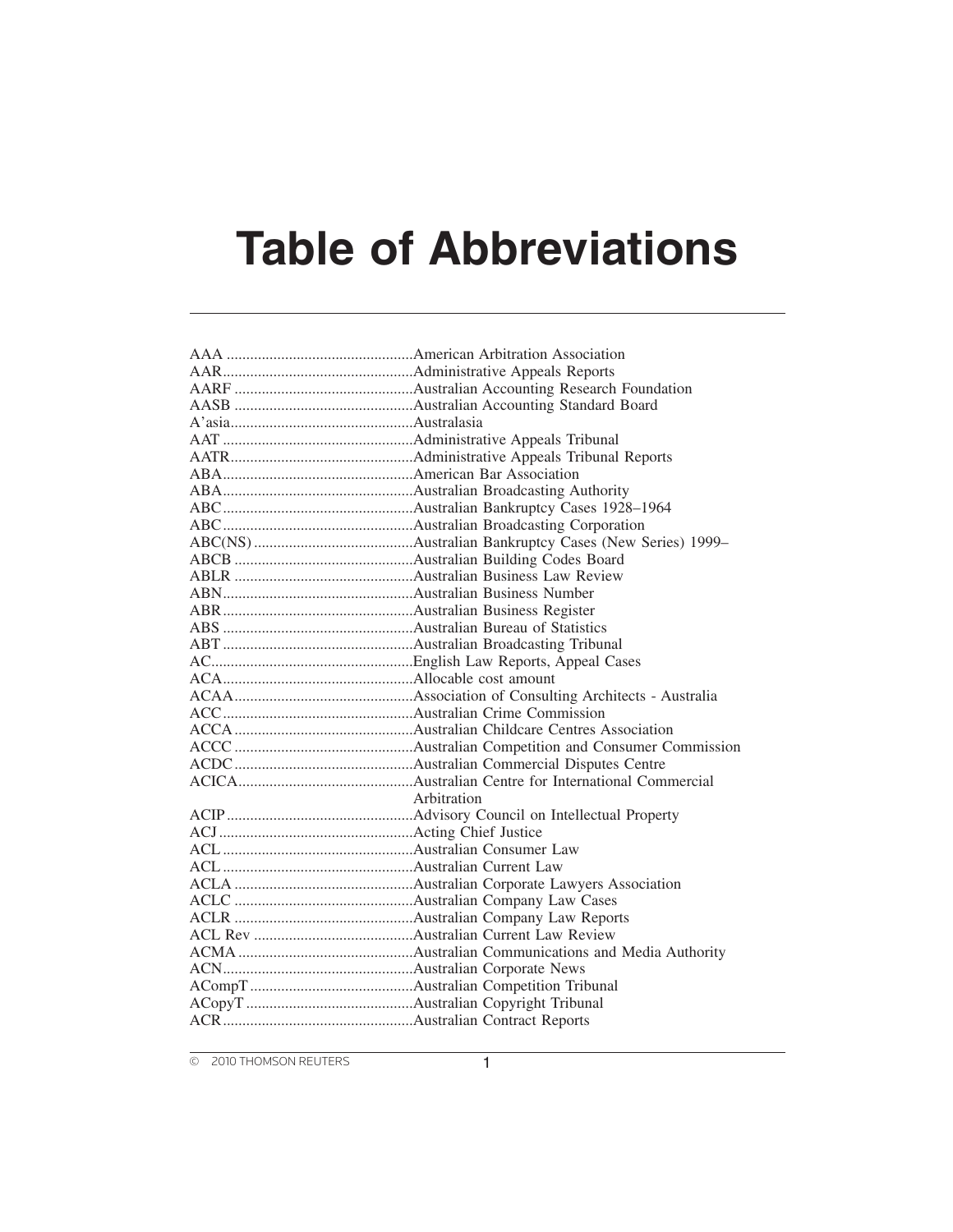| Territory                                                                 |
|---------------------------------------------------------------------------|
| ACT Law Soc NewsletterAustralian Capital Territory Law Society Newsletter |
|                                                                           |
|                                                                           |
|                                                                           |
|                                                                           |
|                                                                           |
|                                                                           |
|                                                                           |
|                                                                           |
|                                                                           |
|                                                                           |
|                                                                           |
|                                                                           |
|                                                                           |
|                                                                           |
|                                                                           |
|                                                                           |
|                                                                           |
|                                                                           |
|                                                                           |
|                                                                           |
|                                                                           |
|                                                                           |
|                                                                           |
|                                                                           |
|                                                                           |
|                                                                           |
|                                                                           |
|                                                                           |
|                                                                           |
|                                                                           |
|                                                                           |
|                                                                           |
|                                                                           |
|                                                                           |
|                                                                           |
|                                                                           |
| Committee                                                                 |
|                                                                           |
|                                                                           |
|                                                                           |
|                                                                           |
|                                                                           |
|                                                                           |
|                                                                           |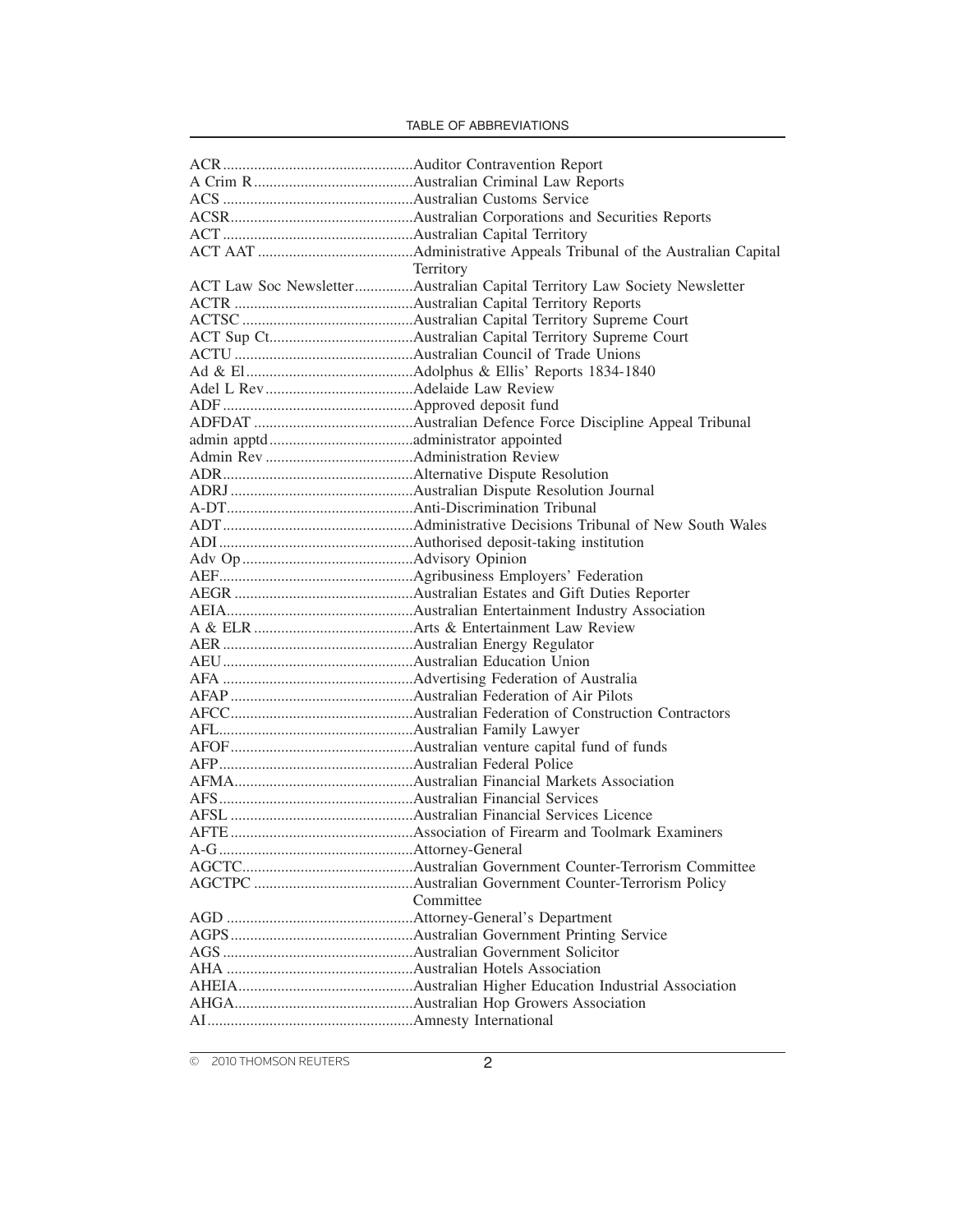| Services Bulletin) |
|--------------------|
|                    |
|                    |
|                    |
|                    |
|                    |
|                    |
|                    |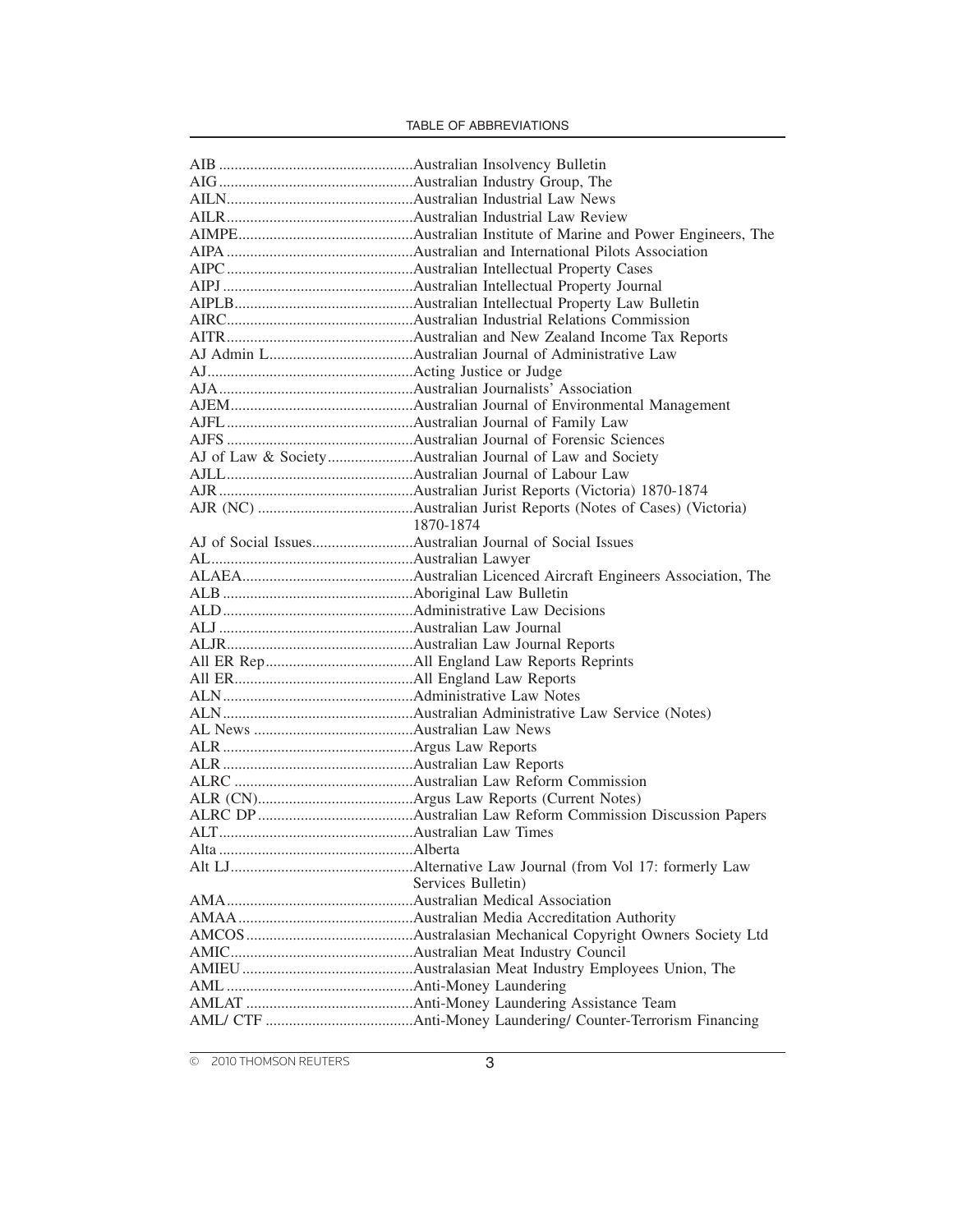|                         | AMPLA Bulletin/YearbookAustralian Mining and Petroleum Law Association |
|-------------------------|------------------------------------------------------------------------|
|                         | Bulletin/Yearbook                                                      |
|                         |                                                                        |
|                         | Kindred Industries Union                                               |
|                         |                                                                        |
|                         |                                                                        |
|                         |                                                                        |
|                         |                                                                        |
|                         | ANZ Insurance Cases Australian and New Zealand Insurance Cases         |
|                         | A & NZJ of Criminology Australian & New Zealand Journal of Criminology |
|                         |                                                                        |
|                         |                                                                        |
|                         |                                                                        |
|                         |                                                                        |
|                         |                                                                        |
|                         | Managers, Australia, The                                               |
|                         |                                                                        |
|                         |                                                                        |
|                         |                                                                        |
|                         |                                                                        |
|                         |                                                                        |
|                         |                                                                        |
|                         |                                                                        |
|                         |                                                                        |
|                         |                                                                        |
|                         |                                                                        |
|                         |                                                                        |
|                         |                                                                        |
|                         |                                                                        |
|                         |                                                                        |
|                         | Argus (Newspr) (Vic) Argus Reports (Newspaper) (Victoria)              |
|                         |                                                                        |
|                         |                                                                        |
|                         |                                                                        |
|                         |                                                                        |
|                         |                                                                        |
|                         |                                                                        |
|                         |                                                                        |
| <b>ACT</b> Incorporated |                                                                        |
|                         |                                                                        |
|                         |                                                                        |
|                         |                                                                        |
|                         |                                                                        |
|                         |                                                                        |
|                         |                                                                        |
|                         |                                                                        |
|                         |                                                                        |
|                         |                                                                        |
|                         | Order                                                                  |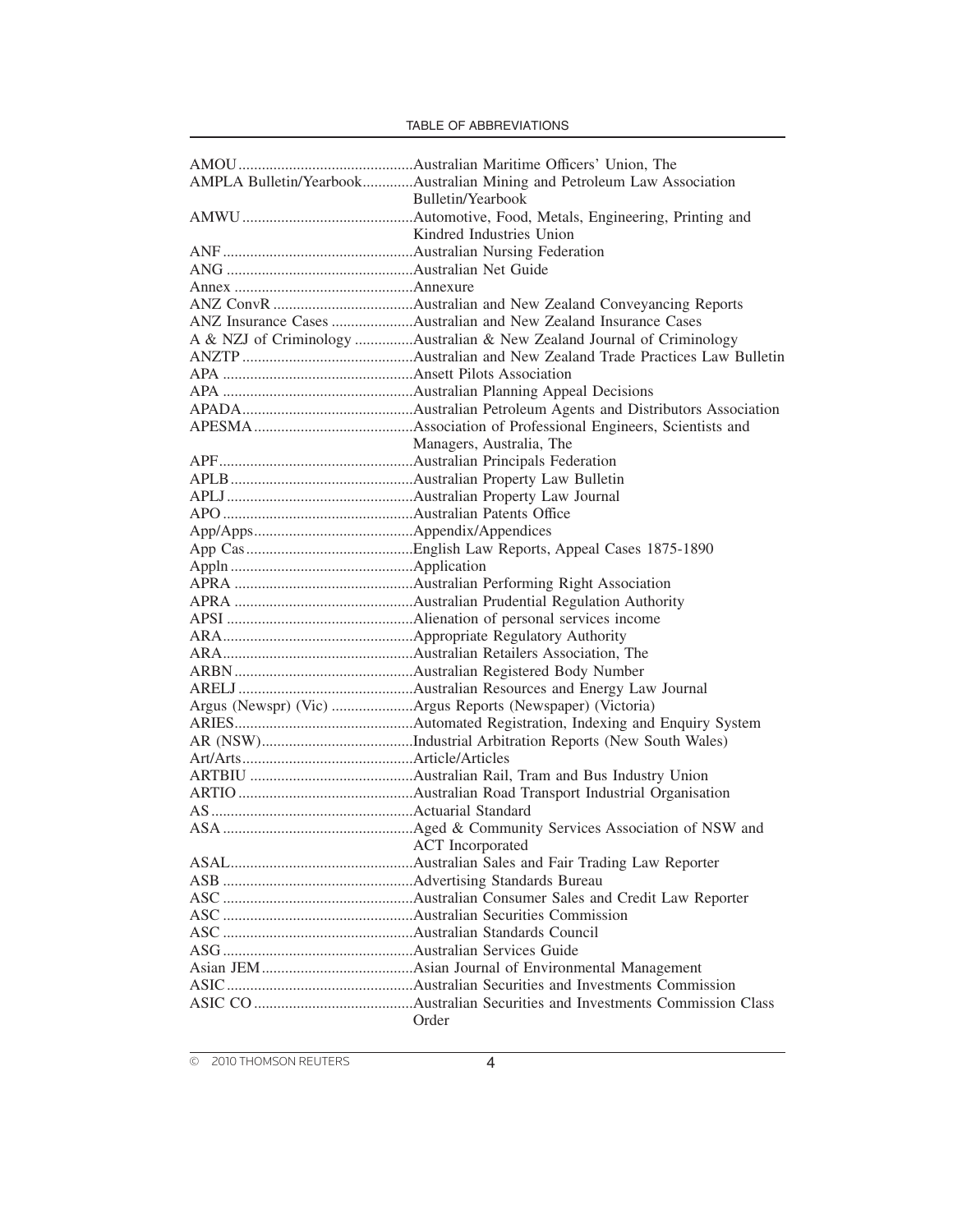| <b>Information Booklet</b>  |
|-----------------------------|
|                             |
| Information                 |
| Instrument                  |
| Release                     |
|                             |
| Practice Note               |
|                             |
| Statement                   |
|                             |
| Regulations                 |
|                             |
| <b>Regulations Schedule</b> |
|                             |
|                             |
|                             |
|                             |
|                             |
|                             |
|                             |
|                             |
| Services Union              |
|                             |
|                             |
|                             |
|                             |
|                             |
|                             |
|                             |
|                             |
|                             |
|                             |
|                             |
|                             |
|                             |
|                             |
|                             |
|                             |
|                             |
|                             |
|                             |
|                             |
|                             |
|                             |
|                             |
|                             |
|                             |
|                             |
|                             |

TABLE OF ABBREVIATIONS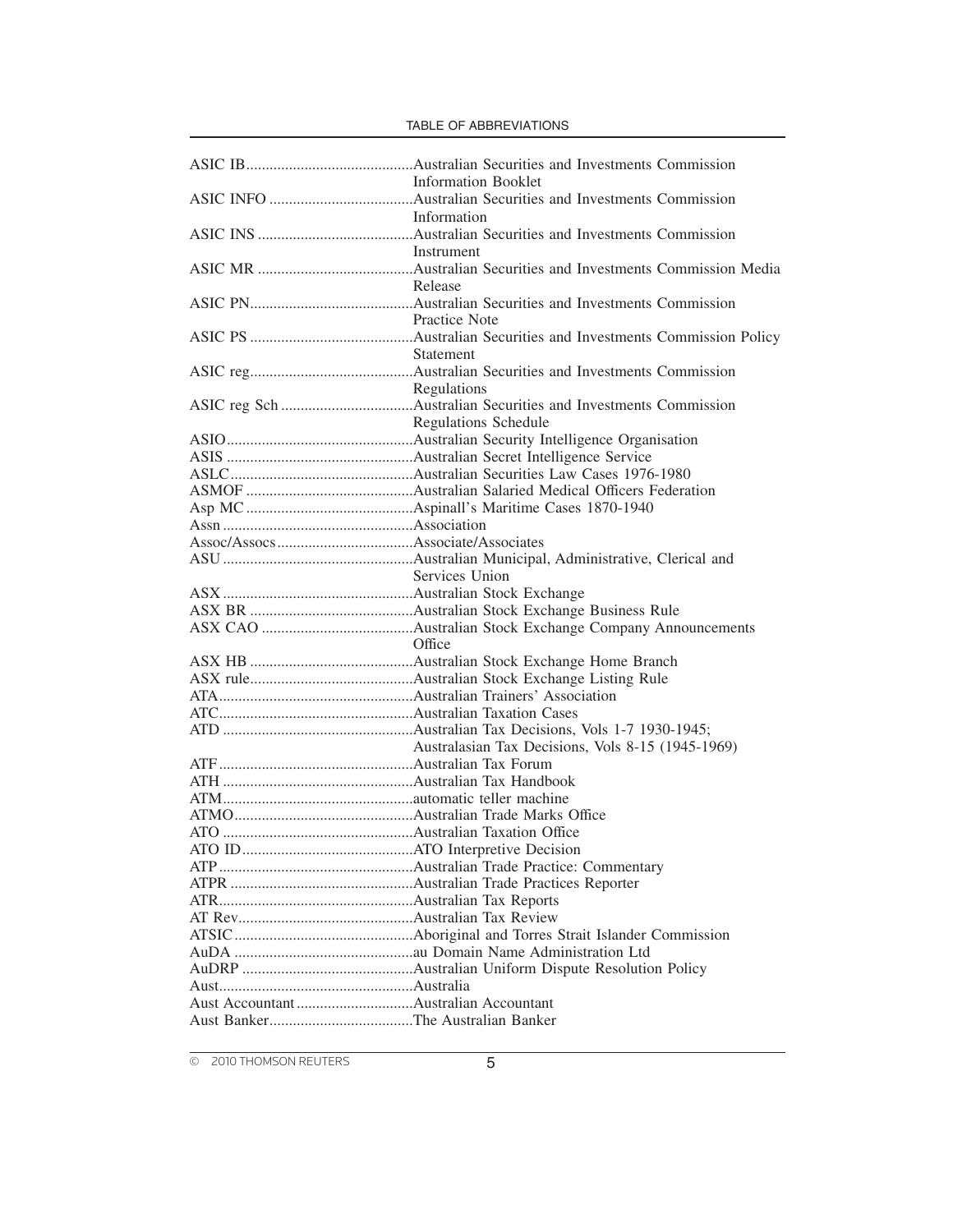|                                              | Aust Company Secretary Journal of the Chartered Institute of Company Secretaries |
|----------------------------------------------|----------------------------------------------------------------------------------|
|                                              | in Australia Ltd                                                                 |
|                                              |                                                                                  |
|                                              |                                                                                  |
|                                              |                                                                                  |
|                                              | Aust HC & Fed Ct Prac Australian High Court and Federal Court Practices          |
|                                              | Aust Lawyer The Australian Lawyer 1965-1968                                      |
|                                              | Aust Mining & Petroleum LJ Australian Mining and Petroleum Law Journal           |
|                                              |                                                                                  |
|                                              |                                                                                  |
| Aust Torts Reports Australian Torts Reporter |                                                                                  |
|                                              |                                                                                  |
|                                              |                                                                                  |
|                                              |                                                                                  |
|                                              |                                                                                  |
|                                              |                                                                                  |
|                                              |                                                                                  |
|                                              |                                                                                  |
|                                              |                                                                                  |
|                                              |                                                                                  |
|                                              |                                                                                  |
|                                              |                                                                                  |
|                                              |                                                                                  |
|                                              |                                                                                  |
|                                              |                                                                                  |
|                                              |                                                                                  |
|                                              |                                                                                  |
|                                              | BC (Newspr) (Q) Brisbane Courier Reports (Newspaper) (Queensland)                |
|                                              |                                                                                  |
|                                              |                                                                                  |
|                                              |                                                                                  |
|                                              |                                                                                  |
|                                              |                                                                                  |
|                                              |                                                                                  |
|                                              |                                                                                  |
|                                              |                                                                                  |
|                                              |                                                                                  |
|                                              | Australia                                                                        |
| <b>BLR</b>                                   |                                                                                  |
|                                              |                                                                                  |
|                                              |                                                                                  |
|                                              |                                                                                  |
|                                              |                                                                                  |
|                                              |                                                                                  |
|                                              |                                                                                  |
|                                              |                                                                                  |
|                                              |                                                                                  |
|                                              |                                                                                  |
|                                              |                                                                                  |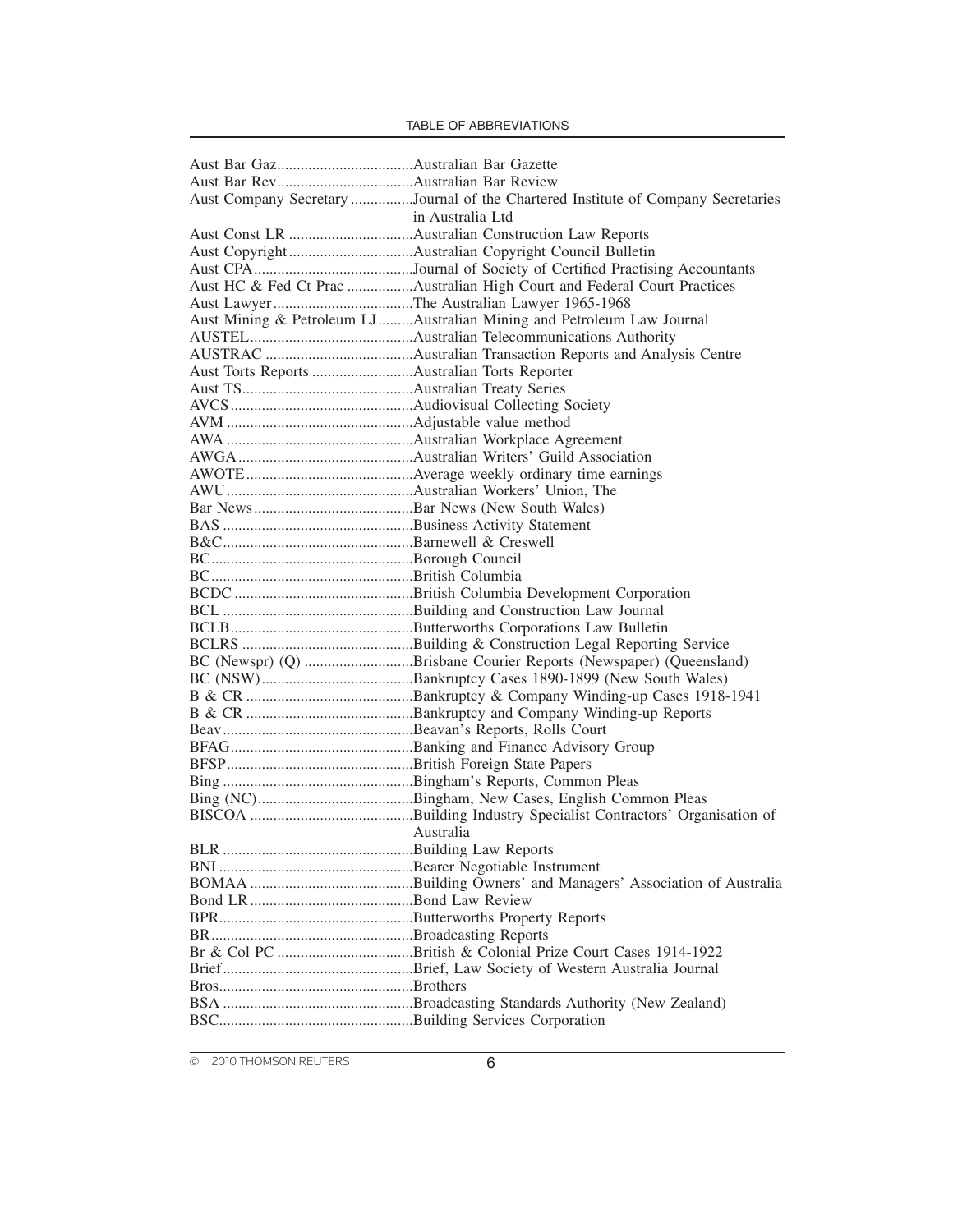| Wales)                                                |
|-------------------------------------------------------|
|                                                       |
| CCH J of Aust Taxn CCH Journal of Australian Taxation |
|                                                       |
|                                                       |
|                                                       |
|                                                       |
|                                                       |
|                                                       |
|                                                       |
|                                                       |
|                                                       |
|                                                       |
|                                                       |
|                                                       |
|                                                       |
|                                                       |
|                                                       |
|                                                       |
|                                                       |
|                                                       |
|                                                       |
|                                                       |
|                                                       |
|                                                       |
|                                                       |
|                                                       |
|                                                       |
|                                                       |
|                                                       |
|                                                       |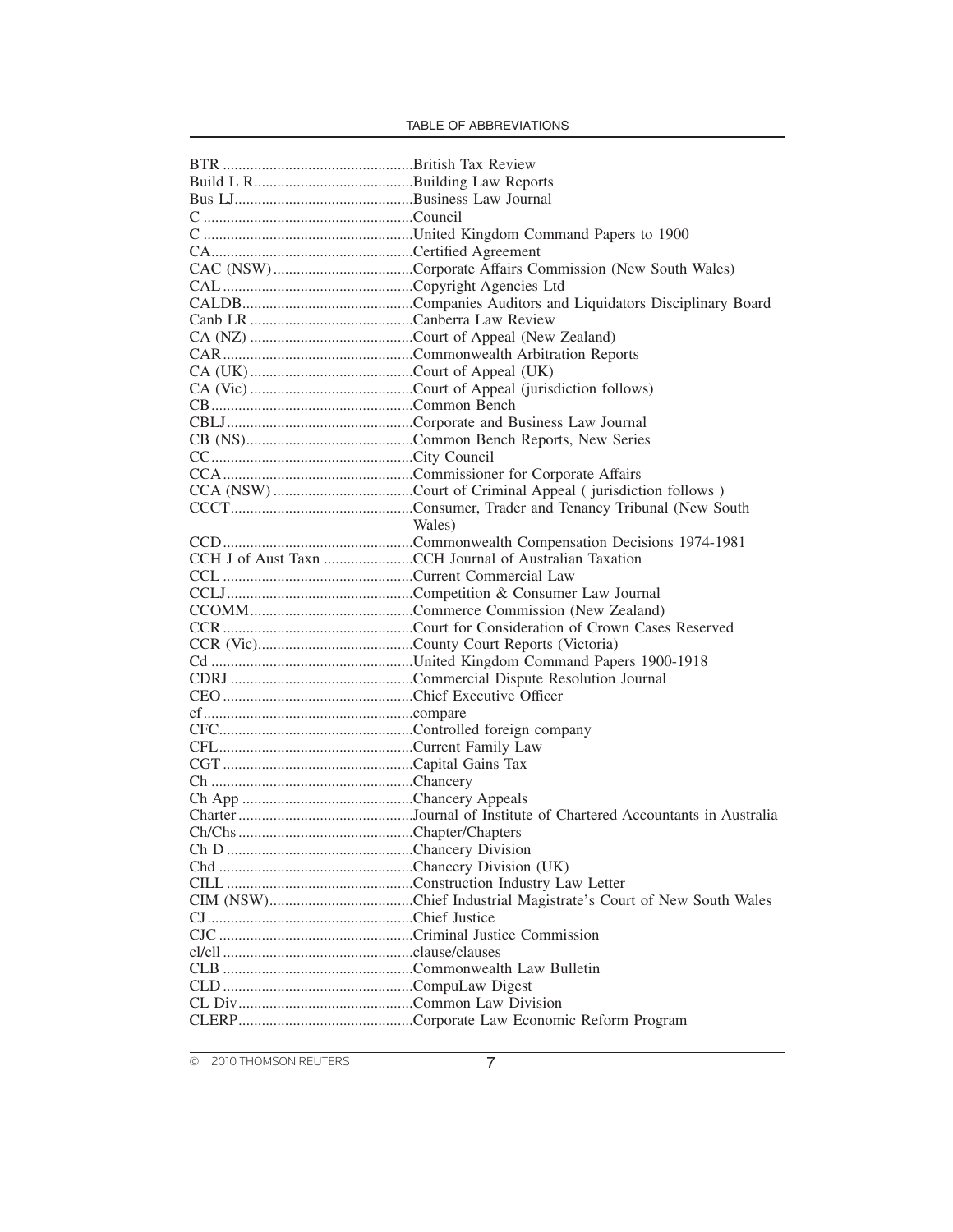| C of Petty Sessions Court of Petty Sessions |                                                                       |
|---------------------------------------------|-----------------------------------------------------------------------|
|                                             |                                                                       |
|                                             |                                                                       |
|                                             |                                                                       |
|                                             |                                                                       |
|                                             |                                                                       |
|                                             |                                                                       |
|                                             |                                                                       |
|                                             |                                                                       |
|                                             | Compu & Law JJournal for the Australian and New Zealand Societies for |
|                                             | Computers and the Law                                                 |
|                                             | Computers & LawComputers and Law (Newsletter for the Australian and   |
|                                             | New Zealand Societies for Computers and the Law)                      |
|                                             |                                                                       |
|                                             |                                                                       |
|                                             |                                                                       |
|                                             |                                                                       |
|                                             | Copyright ReporterJournal of the Copyright Society of Australia       |
|                                             |                                                                       |
|                                             |                                                                       |
|                                             |                                                                       |
|                                             |                                                                       |
|                                             |                                                                       |
|                                             |                                                                       |
|                                             |                                                                       |
|                                             |                                                                       |
|                                             |                                                                       |
|                                             |                                                                       |
|                                             |                                                                       |
|                                             |                                                                       |
|                                             |                                                                       |
|                                             |                                                                       |
|                                             |                                                                       |
|                                             |                                                                       |
|                                             |                                                                       |
|                                             |                                                                       |
|                                             |                                                                       |
|                                             |                                                                       |
|                                             |                                                                       |
|                                             |                                                                       |
|                                             |                                                                       |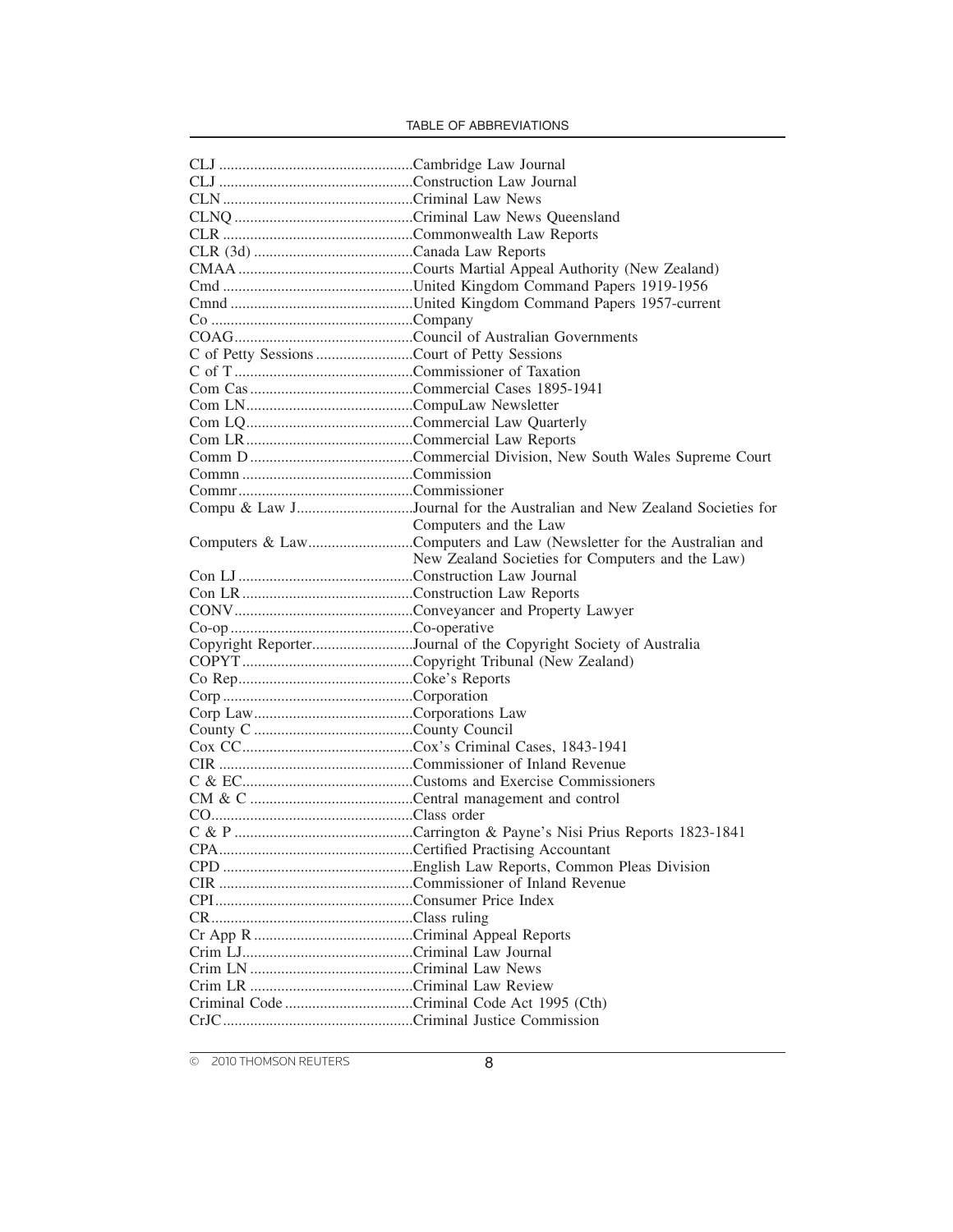|            | 1925-1950                 |
|------------|---------------------------|
|            |                           |
|            | (New Series) 1967-1986    |
|            |                           |
|            |                           |
|            |                           |
|            |                           |
|            |                           |
|            |                           |
|            |                           |
|            |                           |
|            |                           |
|            |                           |
|            |                           |
|            |                           |
|            |                           |
|            |                           |
|            |                           |
|            |                           |
|            |                           |
|            |                           |
|            | Australia)                |
|            |                           |
|            |                           |
|            | (Queensland)              |
|            |                           |
|            |                           |
|            |                           |
|            |                           |
|            |                           |
|            |                           |
|            | band)                     |
| <b>DIS</b> | Decision Impact Statement |
|            |                           |
|            |                           |
|            |                           |
|            |                           |
|            |                           |
|            |                           |
|            |                           |
|            |                           |
|            |                           |
|            |                           |
|            |                           |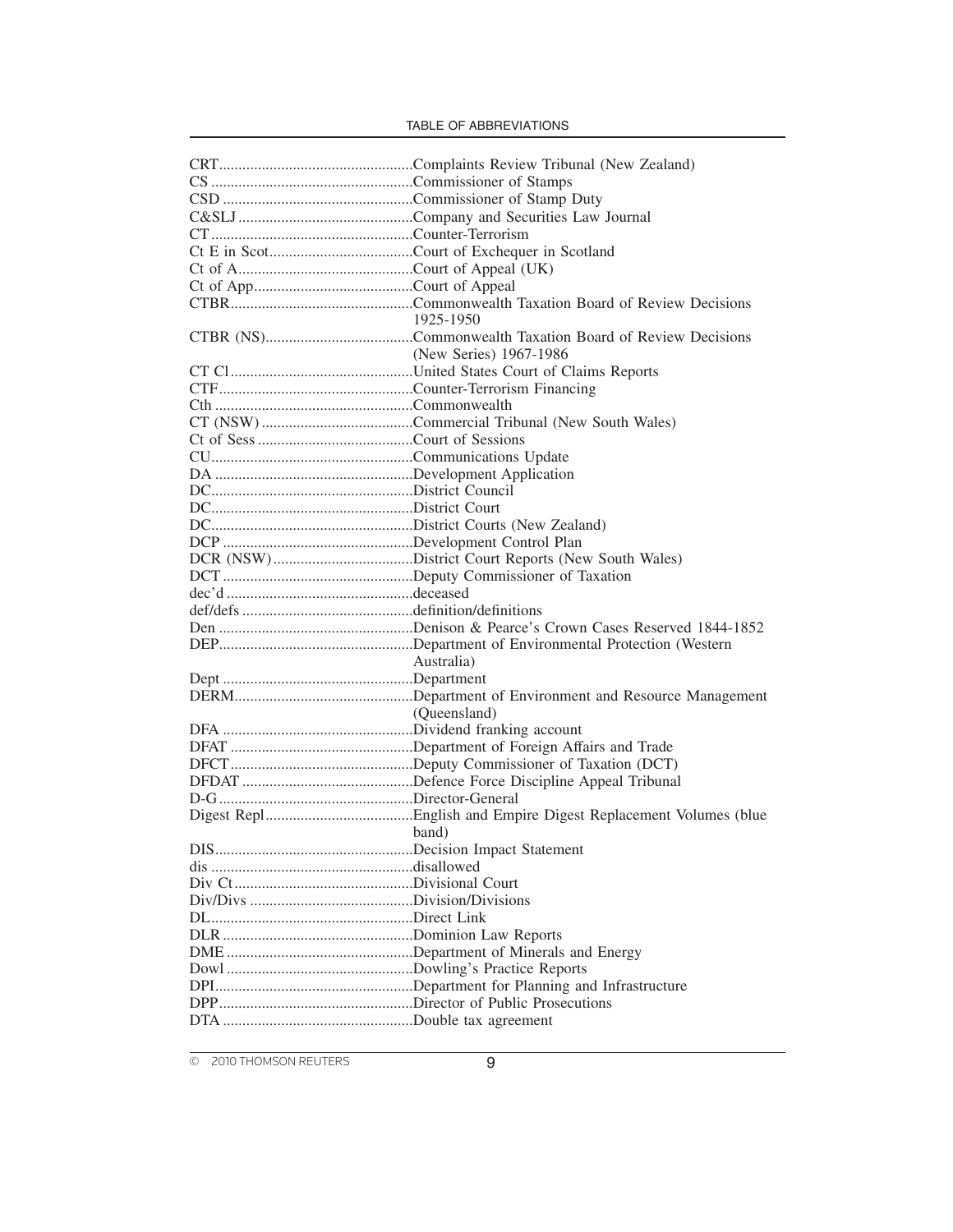| EARC JR ReportReport on Judicial Review of Administrative Decisions |
|---------------------------------------------------------------------|
| and Actions                                                         |
| EARC Report Report on Freedom of Information                        |
|                                                                     |
|                                                                     |
|                                                                     |
|                                                                     |
|                                                                     |
|                                                                     |
|                                                                     |
|                                                                     |
|                                                                     |
|                                                                     |
|                                                                     |
|                                                                     |
|                                                                     |
|                                                                     |
|                                                                     |
|                                                                     |
|                                                                     |
|                                                                     |
|                                                                     |
|                                                                     |
|                                                                     |
|                                                                     |
|                                                                     |
|                                                                     |
|                                                                     |
|                                                                     |
|                                                                     |
| Australia                                                           |
|                                                                     |
|                                                                     |
|                                                                     |
|                                                                     |
|                                                                     |
|                                                                     |
|                                                                     |
|                                                                     |
|                                                                     |
|                                                                     |
|                                                                     |
|                                                                     |
|                                                                     |
|                                                                     |
|                                                                     |
|                                                                     |
|                                                                     |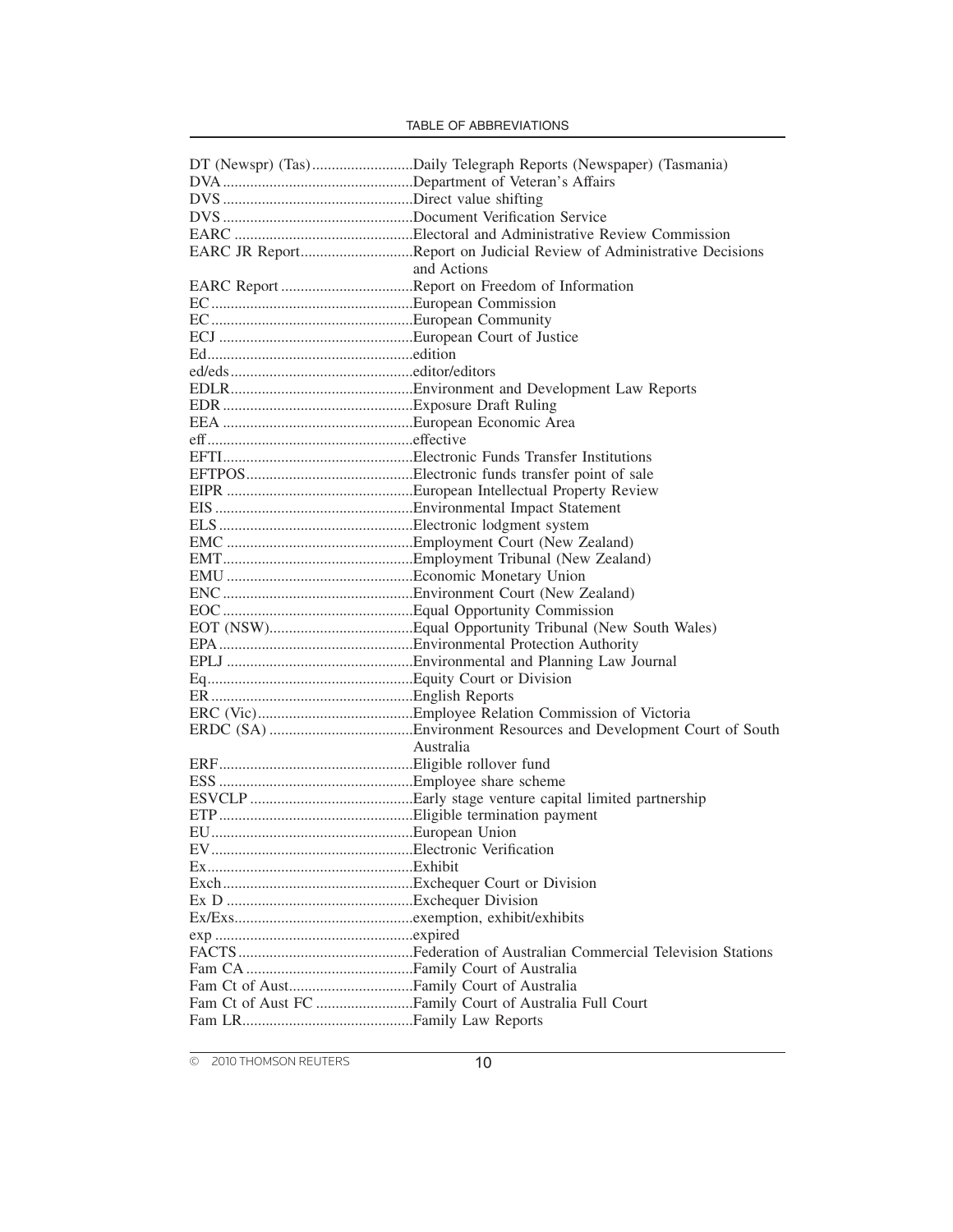| Fed C of BkpcyFederal Court of Bankruptcy |                                                          |
|-------------------------------------------|----------------------------------------------------------|
|                                           |                                                          |
|                                           |                                                          |
|                                           |                                                          |
|                                           | Fed Ct of Aust, FC Federal Court of Australia Full Court |
|                                           |                                                          |
|                                           |                                                          |
|                                           |                                                          |
|                                           |                                                          |
|                                           |                                                          |
|                                           |                                                          |
|                                           |                                                          |
|                                           |                                                          |
|                                           |                                                          |
|                                           |                                                          |
|                                           |                                                          |
|                                           |                                                          |
|                                           |                                                          |
|                                           |                                                          |
|                                           |                                                          |
|                                           |                                                          |
|                                           |                                                          |
|                                           |                                                          |
|                                           |                                                          |
|                                           |                                                          |
|                                           |                                                          |
|                                           |                                                          |
|                                           |                                                          |
|                                           |                                                          |
|                                           |                                                          |
|                                           |                                                          |
|                                           |                                                          |
|                                           |                                                          |
|                                           |                                                          |
|                                           |                                                          |
|                                           |                                                          |
|                                           |                                                          |
|                                           |                                                          |
|                                           |                                                          |
|                                           |                                                          |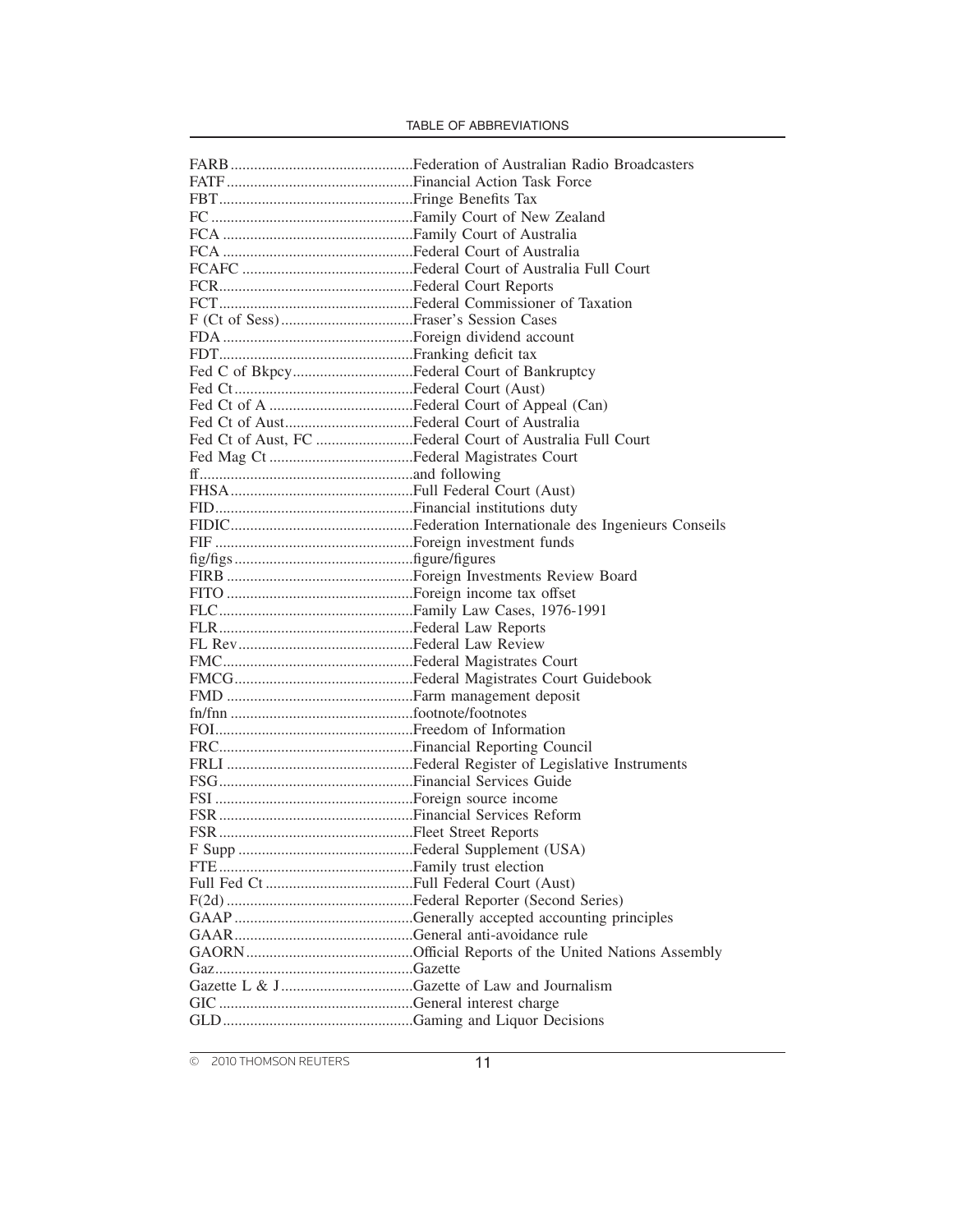| IAS, Current ReviewIndustrial Arbitration Service, Current Review |
|-------------------------------------------------------------------|
|                                                                   |
|                                                                   |
|                                                                   |
|                                                                   |
|                                                                   |
|                                                                   |
|                                                                   |
|                                                                   |
|                                                                   |
|                                                                   |
|                                                                   |
|                                                                   |
|                                                                   |
|                                                                   |
|                                                                   |
|                                                                   |
|                                                                   |
|                                                                   |
|                                                                   |
| Bulletin)                                                         |
|                                                                   |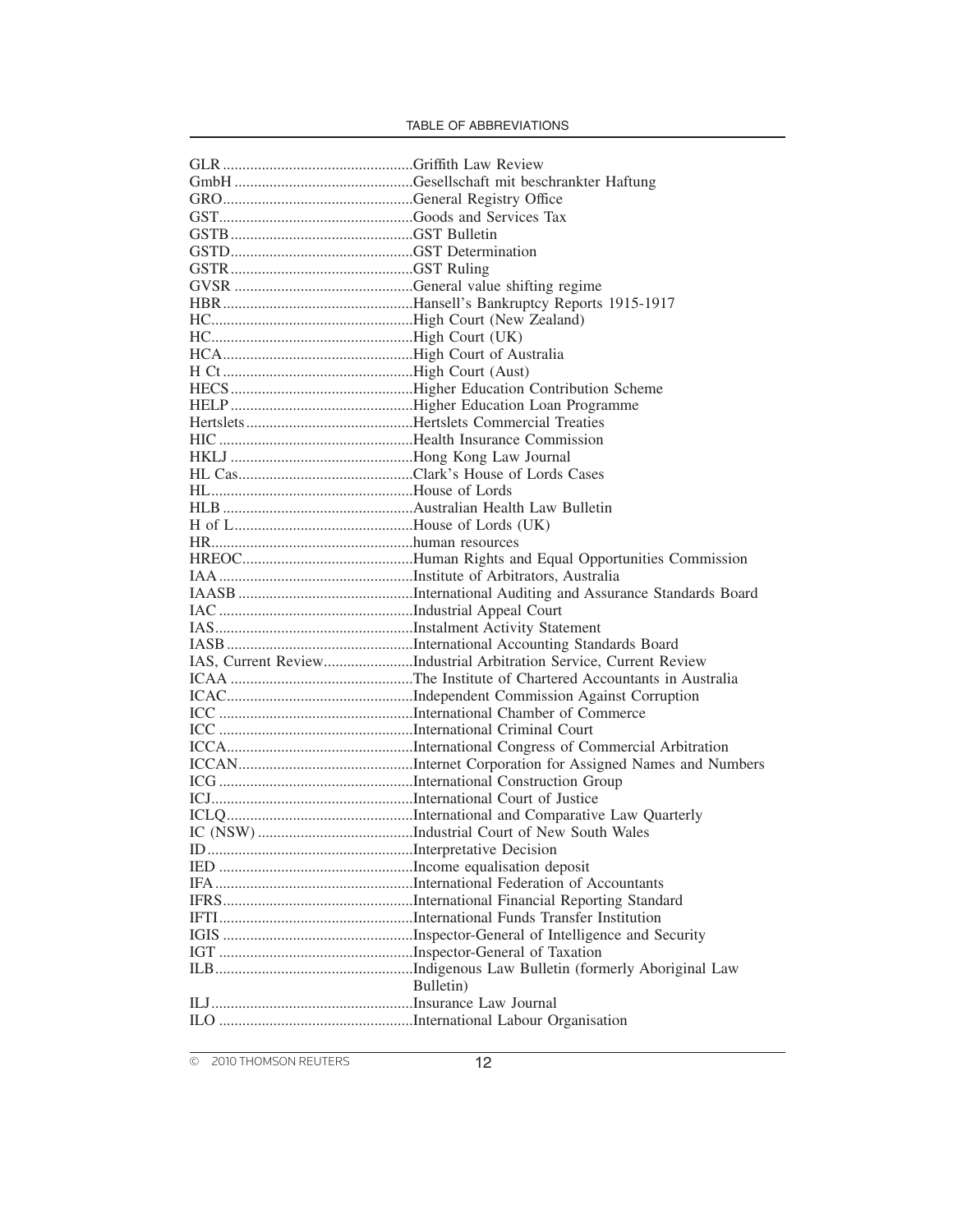| in liquidation |                                                              |
|----------------|--------------------------------------------------------------|
|                |                                                              |
|                |                                                              |
|                |                                                              |
|                |                                                              |
|                |                                                              |
|                |                                                              |
|                |                                                              |
|                |                                                              |
|                |                                                              |
|                |                                                              |
|                |                                                              |
|                |                                                              |
|                |                                                              |
|                |                                                              |
|                |                                                              |
|                |                                                              |
|                |                                                              |
|                |                                                              |
|                |                                                              |
|                |                                                              |
|                |                                                              |
|                |                                                              |
|                |                                                              |
|                |                                                              |
|                |                                                              |
|                |                                                              |
|                |                                                              |
|                |                                                              |
|                |                                                              |
|                |                                                              |
|                |                                                              |
|                |                                                              |
|                |                                                              |
|                |                                                              |
|                |                                                              |
|                | J of Prof Legal EducJournal of Professional Legal Education  |
| lur            |                                                              |
|                |                                                              |
|                |                                                              |
|                |                                                              |
|                |                                                              |
|                |                                                              |
|                | Law Soc Bulletin (SA) Law Society Bulletin (South Australia) |
|                |                                                              |
|                |                                                              |
|                |                                                              |
|                |                                                              |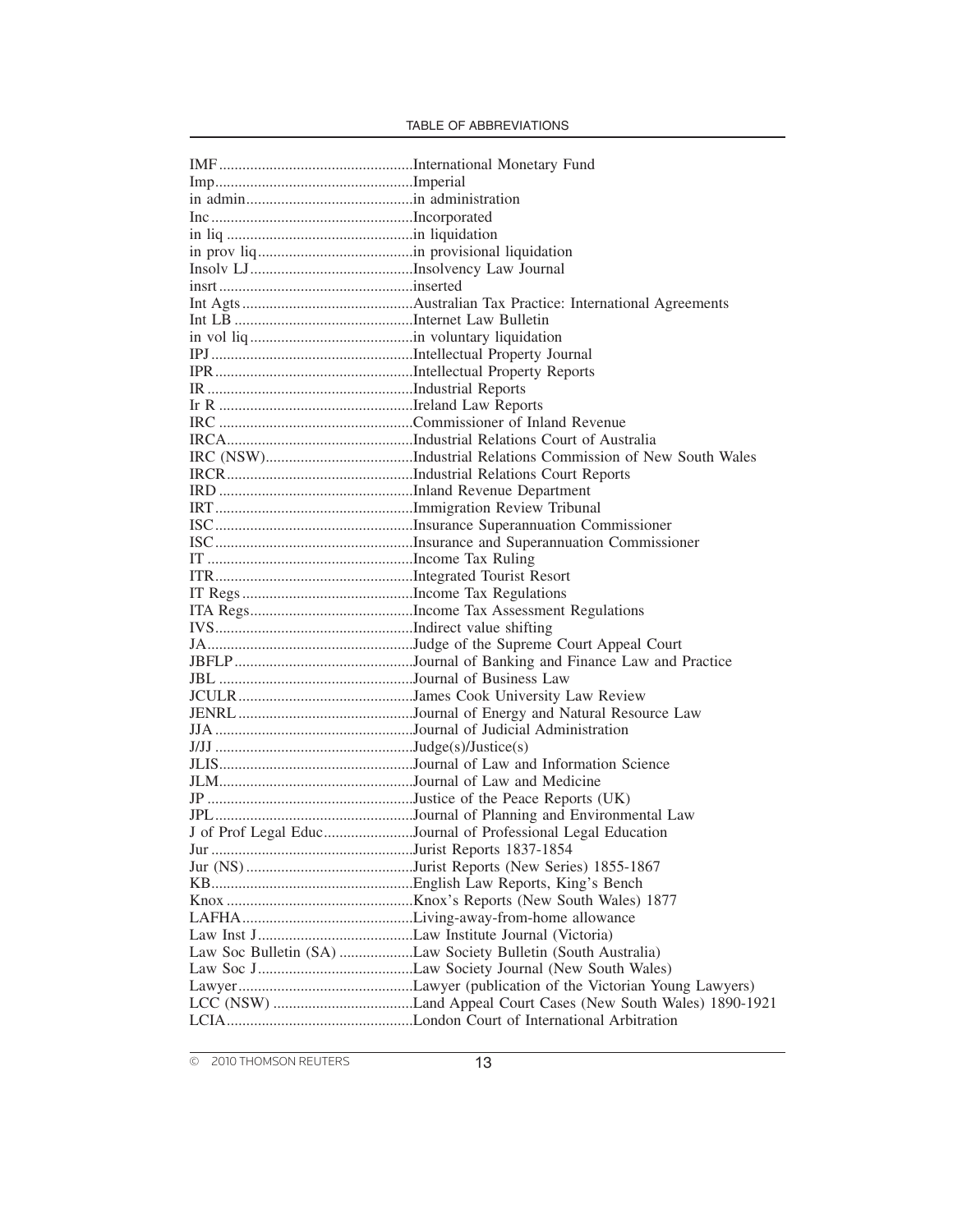| L Exr (Newspr) (Tas)Launceston Examiner Reports (Newspaper) (Tasmania) |
|------------------------------------------------------------------------|
| LGATR (NSW) Local Government Appeals Tribunal Reports 1972-1980        |
| (New South Wales)                                                      |
|                                                                        |
| Australia                                                              |
|                                                                        |
|                                                                        |
|                                                                        |
|                                                                        |
|                                                                        |
|                                                                        |
|                                                                        |
|                                                                        |
|                                                                        |
|                                                                        |
|                                                                        |
|                                                                        |
|                                                                        |
|                                                                        |
|                                                                        |
|                                                                        |
|                                                                        |
|                                                                        |
|                                                                        |
|                                                                        |
|                                                                        |
|                                                                        |
|                                                                        |
|                                                                        |
|                                                                        |
|                                                                        |
|                                                                        |
|                                                                        |
|                                                                        |
|                                                                        |
| LR (NSW) Vice-Adm New South Wales Law Reports, Vice-Admiralty          |
|                                                                        |
| 1865-1875                                                              |
|                                                                        |
| Journal)                                                               |
|                                                                        |
|                                                                        |
|                                                                        |
|                                                                        |
|                                                                        |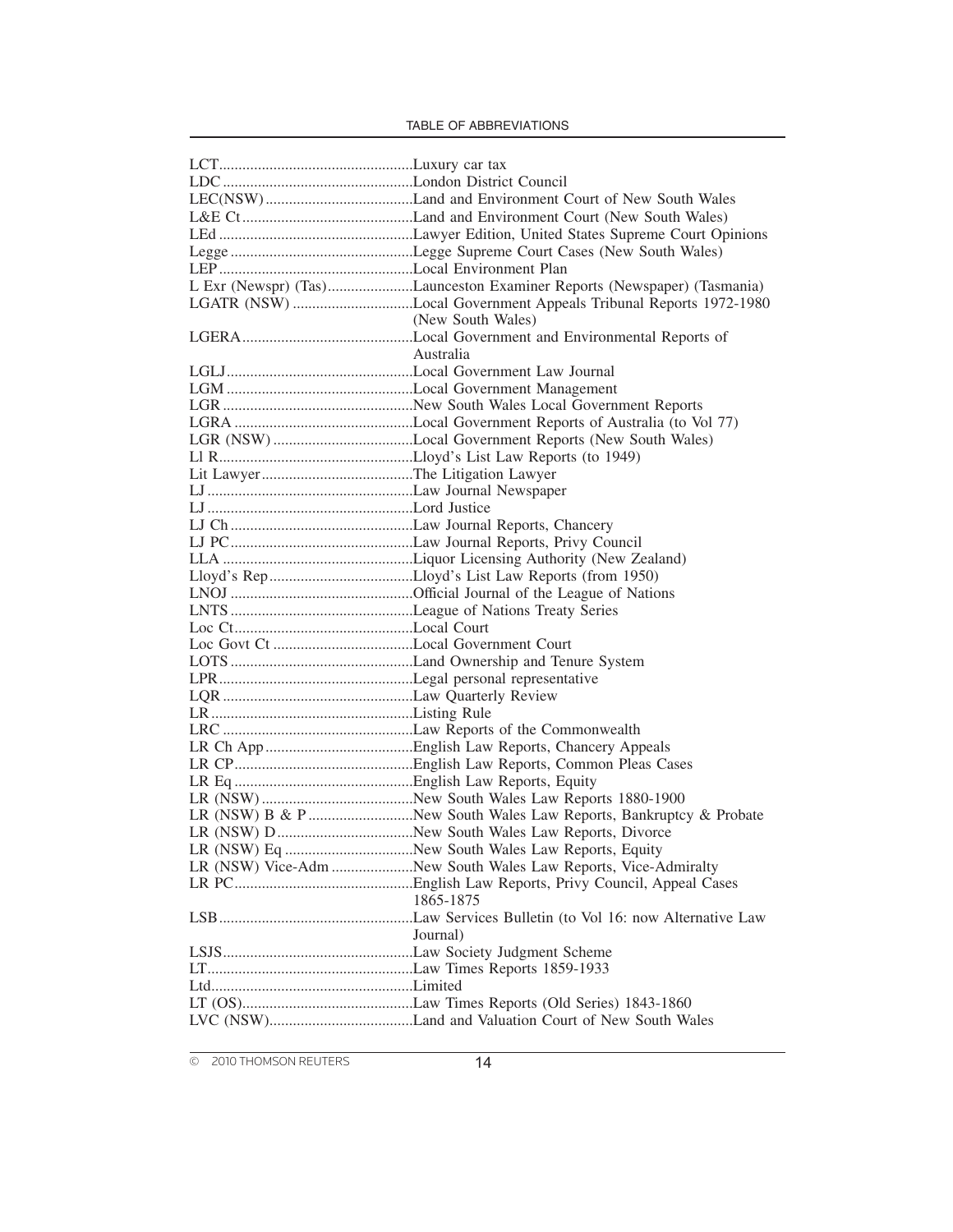|            | Australia                                                 |
|------------|-----------------------------------------------------------|
|            |                                                           |
|            |                                                           |
|            |                                                           |
|            |                                                           |
|            |                                                           |
|            |                                                           |
|            |                                                           |
|            |                                                           |
|            |                                                           |
|            |                                                           |
|            | Merc (Newspr) (Tas)Mercury Reports (Newspaper) (Tasmania) |
|            |                                                           |
|            |                                                           |
|            |                                                           |
|            |                                                           |
|            |                                                           |
|            |                                                           |
|            |                                                           |
|            |                                                           |
|            |                                                           |
|            |                                                           |
|            |                                                           |
|            |                                                           |
|            |                                                           |
|            |                                                           |
|            |                                                           |
|            |                                                           |
|            | of New South Wales, The                                   |
|            |                                                           |
|            |                                                           |
|            | Australia, The                                            |
| <b>MRT</b> |                                                           |
|            |                                                           |
|            |                                                           |
|            |                                                           |
|            |                                                           |
|            |                                                           |
|            |                                                           |
|            |                                                           |
|            |                                                           |
|            |                                                           |
|            |                                                           |
|            |                                                           |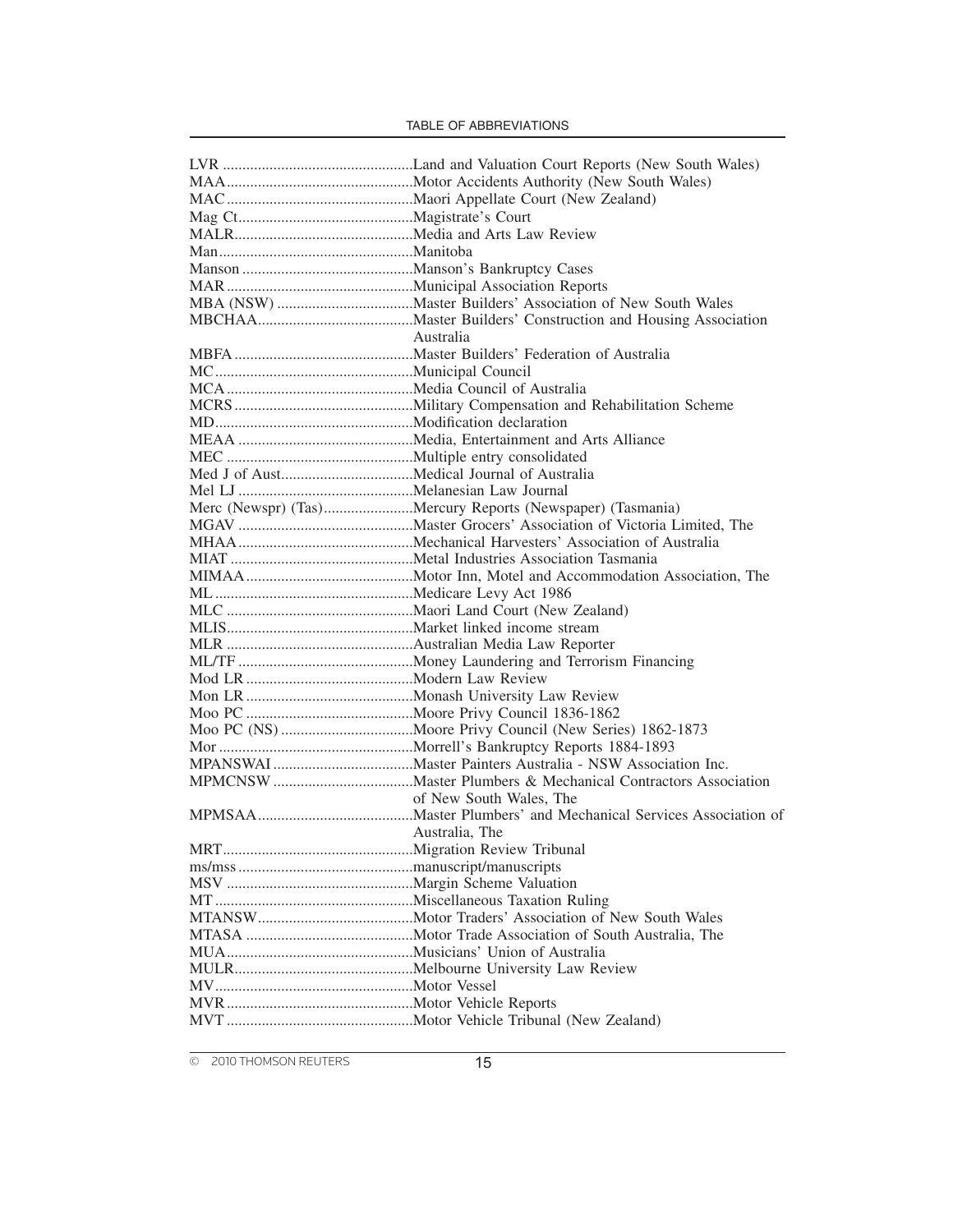|                                              | Order                                                     |
|----------------------------------------------|-----------------------------------------------------------|
|                                              |                                                           |
|                                              | Note                                                      |
|                                              |                                                           |
|                                              | Statement                                                 |
|                                              |                                                           |
|                                              |                                                           |
|                                              |                                                           |
|                                              |                                                           |
|                                              | Sub-Committee                                             |
|                                              |                                                           |
|                                              |                                                           |
|                                              |                                                           |
|                                              |                                                           |
|                                              |                                                           |
|                                              |                                                           |
|                                              |                                                           |
|                                              |                                                           |
|                                              |                                                           |
|                                              |                                                           |
|                                              |                                                           |
|                                              |                                                           |
|                                              |                                                           |
|                                              |                                                           |
|                                              |                                                           |
|                                              |                                                           |
|                                              |                                                           |
|                                              |                                                           |
|                                              | (Appeal Panel)                                            |
|                                              |                                                           |
|                                              |                                                           |
|                                              |                                                           |
|                                              |                                                           |
|                                              |                                                           |
|                                              |                                                           |
|                                              |                                                           |
|                                              | NSW Ct of Cr App New South Wales Court of Criminal Appeal |
|                                              |                                                           |
|                                              |                                                           |
| NSW Dist CourtNew South Wales District Court |                                                           |
|                                              |                                                           |
|                                              |                                                           |
|                                              |                                                           |
|                                              |                                                           |
|                                              |                                                           |
|                                              |                                                           |
|                                              |                                                           |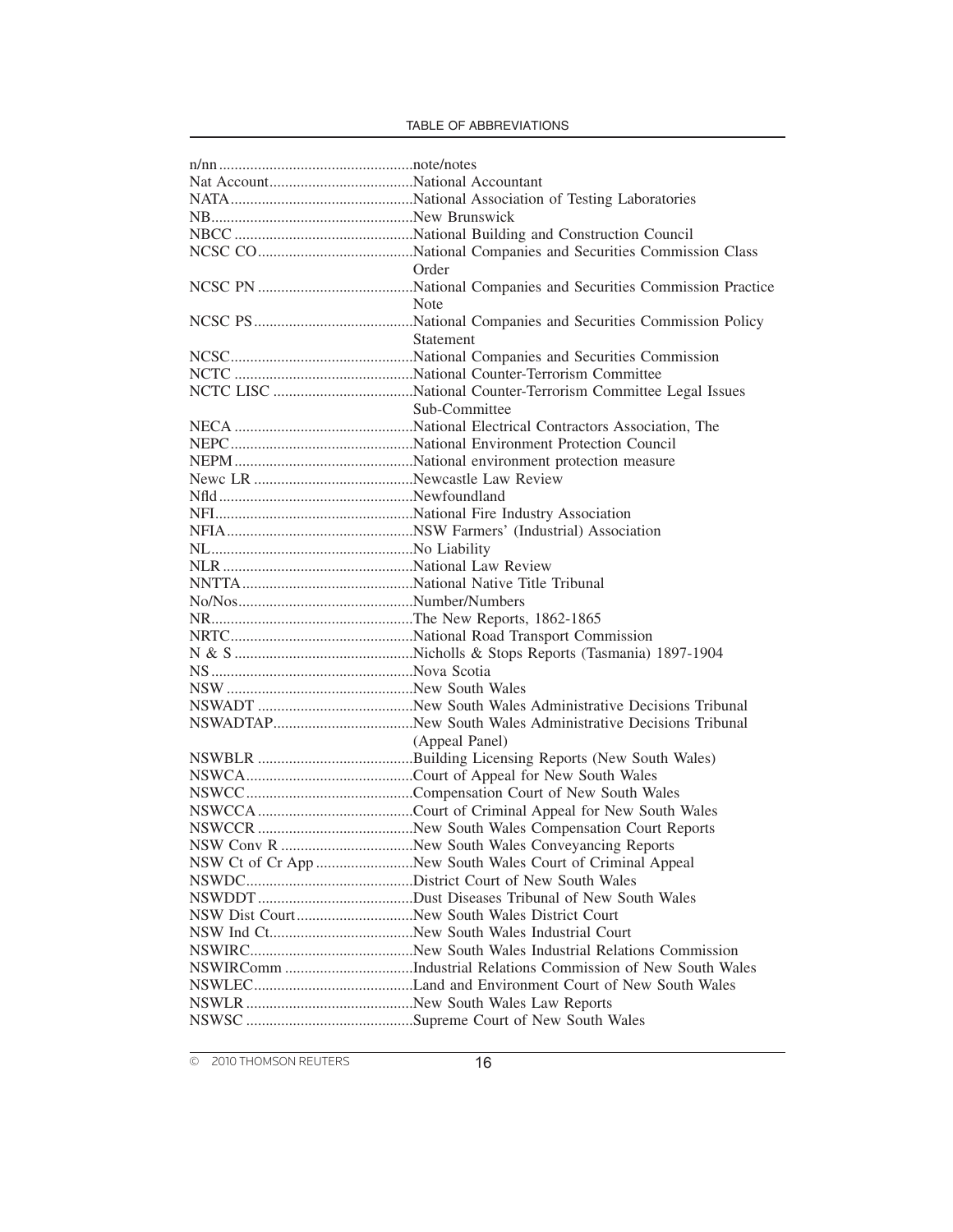|  |  |  | TABLE OF ABBREVIATIONS |
|--|--|--|------------------------|
|--|--|--|------------------------|

|                                                           | Division)                                                                  |
|-----------------------------------------------------------|----------------------------------------------------------------------------|
|                                                           | NSW Soc for Computers & Law  New South Wales Society for Computers and Law |
|                                                           |                                                                            |
|                                                           |                                                                            |
|                                                           | NSW Sup Ct CACourt of Appeal of the Supreme Court of New South             |
|                                                           | Wales                                                                      |
|                                                           |                                                                            |
|                                                           |                                                                            |
|                                                           |                                                                            |
|                                                           |                                                                            |
|                                                           |                                                                            |
|                                                           |                                                                            |
|                                                           |                                                                            |
|                                                           |                                                                            |
|                                                           |                                                                            |
|                                                           |                                                                            |
|                                                           | NT Sup Ct FCSupreme Court of the Northern Territory Full Court             |
|                                                           |                                                                            |
|                                                           |                                                                            |
|                                                           |                                                                            |
|                                                           |                                                                            |
|                                                           |                                                                            |
|                                                           |                                                                            |
|                                                           |                                                                            |
|                                                           |                                                                            |
|                                                           | OAS Off RecOrganisation of American States Official Records                |
|                                                           |                                                                            |
|                                                           |                                                                            |
|                                                           |                                                                            |
|                                                           |                                                                            |
|                                                           |                                                                            |
|                                                           | Development                                                                |
|                                                           |                                                                            |
|                                                           |                                                                            |
|                                                           |                                                                            |
|                                                           |                                                                            |
|                                                           |                                                                            |
|                                                           |                                                                            |
| Oxford J of Legal Studies Oxford Journal of Legal Studies |                                                                            |
|                                                           |                                                                            |
|                                                           |                                                                            |
|                                                           |                                                                            |
|                                                           |                                                                            |
|                                                           |                                                                            |
|                                                           |                                                                            |
|                                                           |                                                                            |
|                                                           |                                                                            |
|                                                           |                                                                            |
|                                                           |                                                                            |
|                                                           |                                                                            |
|                                                           |                                                                            |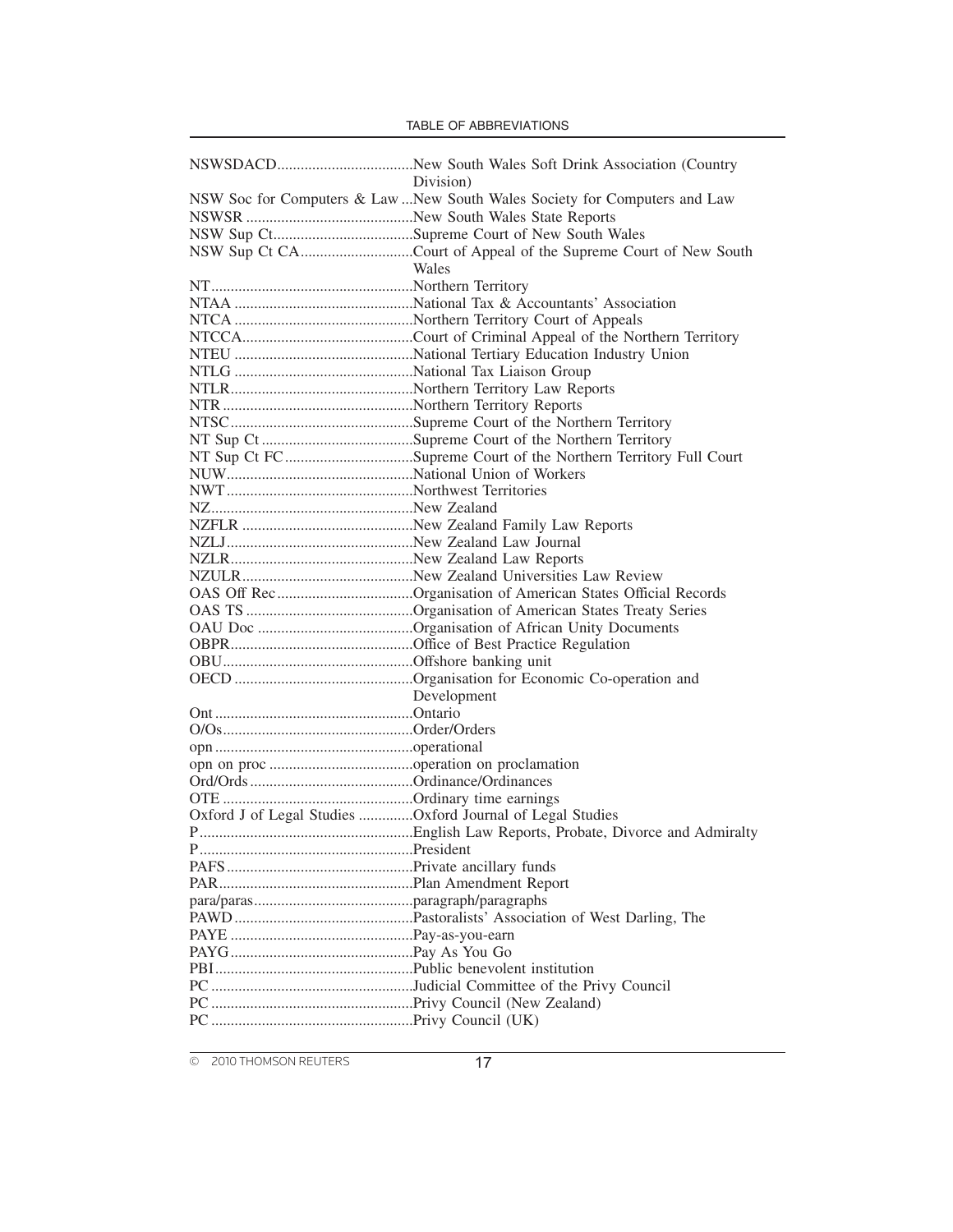| <b>Inc</b>                                               |
|----------------------------------------------------------|
|                                                          |
|                                                          |
|                                                          |
|                                                          |
|                                                          |
|                                                          |
|                                                          |
|                                                          |
|                                                          |
|                                                          |
|                                                          |
|                                                          |
|                                                          |
|                                                          |
|                                                          |
|                                                          |
|                                                          |
|                                                          |
|                                                          |
|                                                          |
|                                                          |
|                                                          |
|                                                          |
|                                                          |
| Q Gov Indus Gaz Queensland Government Industrial Gazette |
|                                                          |
|                                                          |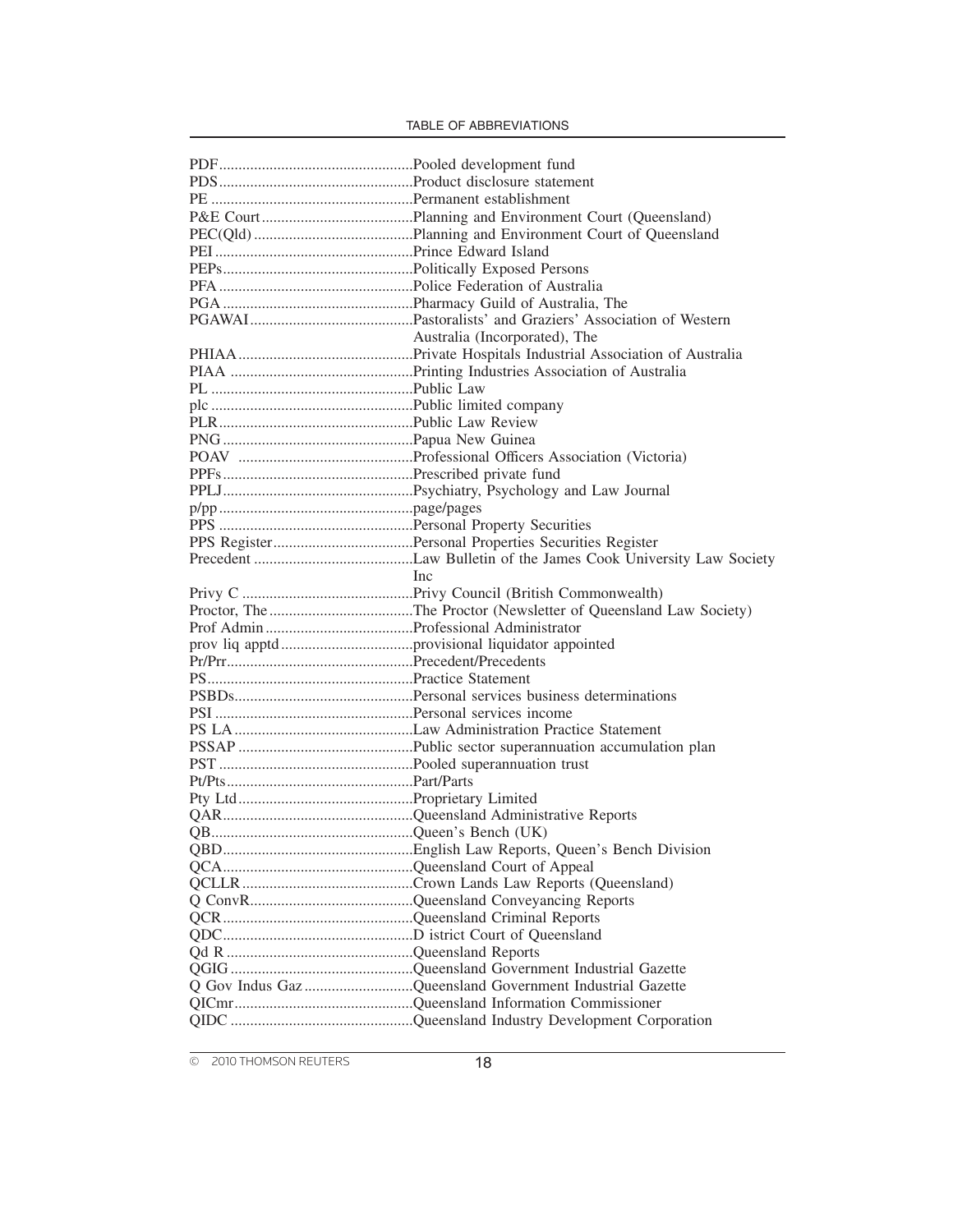| Qld Ct of Cr App Queensland Court of Criminal Appeal |
|------------------------------------------------------|
|                                                      |
|                                                      |
|                                                      |
|                                                      |
|                                                      |
|                                                      |
| Qld Lawyer Reps Queensland Lawyer Reports 1973-1991  |
|                                                      |
|                                                      |
|                                                      |
|                                                      |
|                                                      |
|                                                      |
|                                                      |
|                                                      |
|                                                      |
|                                                      |
|                                                      |
|                                                      |
|                                                      |
|                                                      |
|                                                      |
|                                                      |
|                                                      |
|                                                      |
|                                                      |
|                                                      |
|                                                      |
|                                                      |
|                                                      |
|                                                      |
|                                                      |
|                                                      |
|                                                      |
|                                                      |
|                                                      |
|                                                      |
|                                                      |
|                                                      |
|                                                      |
|                                                      |
|                                                      |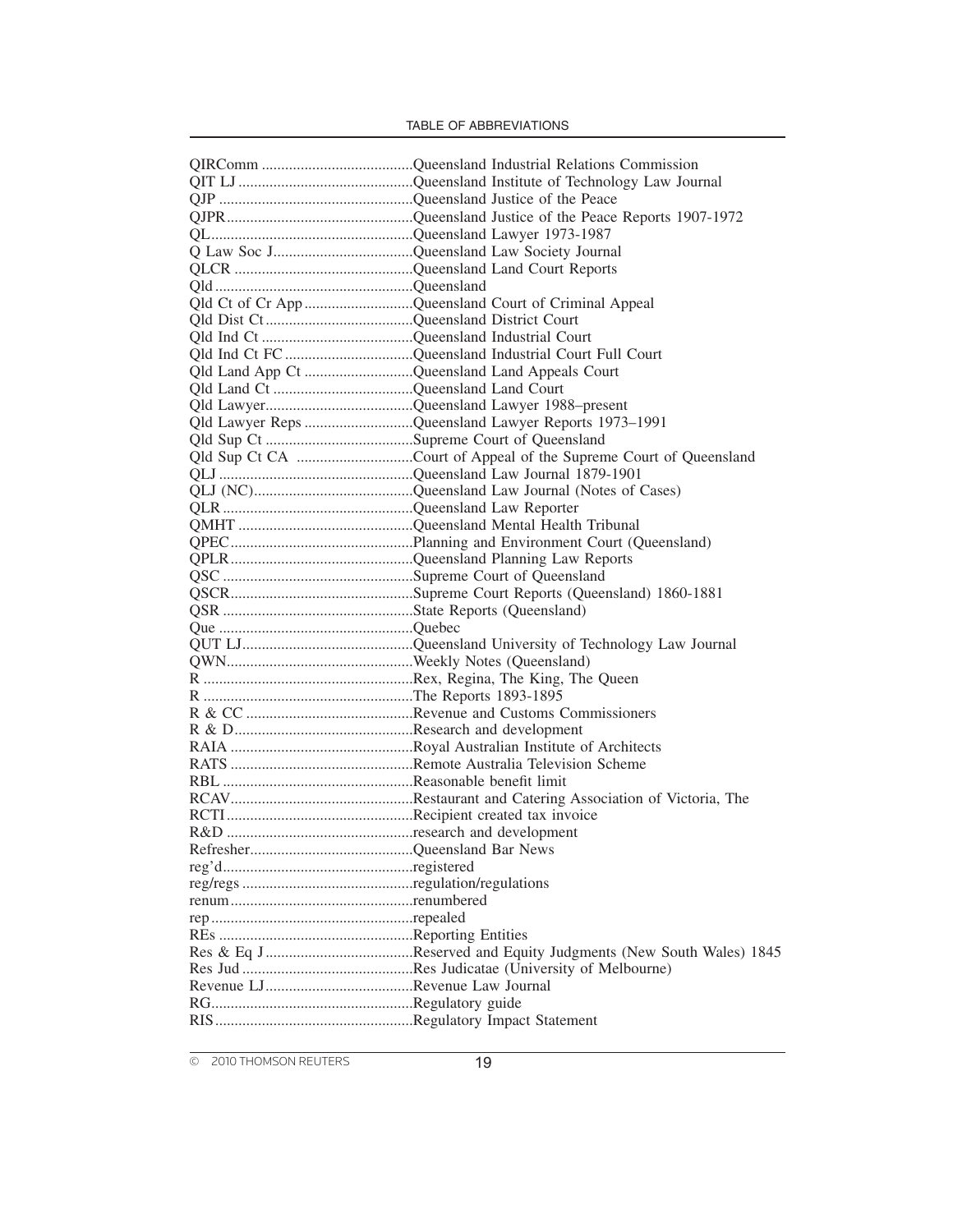| McGrath 1891-1927                                                                         |
|-------------------------------------------------------------------------------------------|
|                                                                                           |
| South Wales) 1927                                                                         |
| South Wales) 1927<br>R & McG (1928-1930) Income Tax Decisions of Australasia, Ratcliffe & |
| McGrath 1928-1930                                                                         |
|                                                                                           |
|                                                                                           |
| Tasmania                                                                                  |
|                                                                                           |
|                                                                                           |
|                                                                                           |
|                                                                                           |
|                                                                                           |
|                                                                                           |
|                                                                                           |
|                                                                                           |
|                                                                                           |
|                                                                                           |
|                                                                                           |
|                                                                                           |
|                                                                                           |
|                                                                                           |
|                                                                                           |
| SA Advertiser (Newspr)South Australian Advertiser Reports (Newspaper)                     |
|                                                                                           |
|                                                                                           |
| Australia                                                                                 |
|                                                                                           |
|                                                                                           |
| Association                                                                               |
|                                                                                           |
|                                                                                           |
|                                                                                           |
|                                                                                           |
|                                                                                           |
|                                                                                           |
|                                                                                           |
|                                                                                           |
|                                                                                           |
|                                                                                           |
|                                                                                           |
|                                                                                           |
| SA Regr (Newspr)South Australian Register Reports (Newspaper)                             |
|                                                                                           |
|                                                                                           |
|                                                                                           |
|                                                                                           |
|                                                                                           |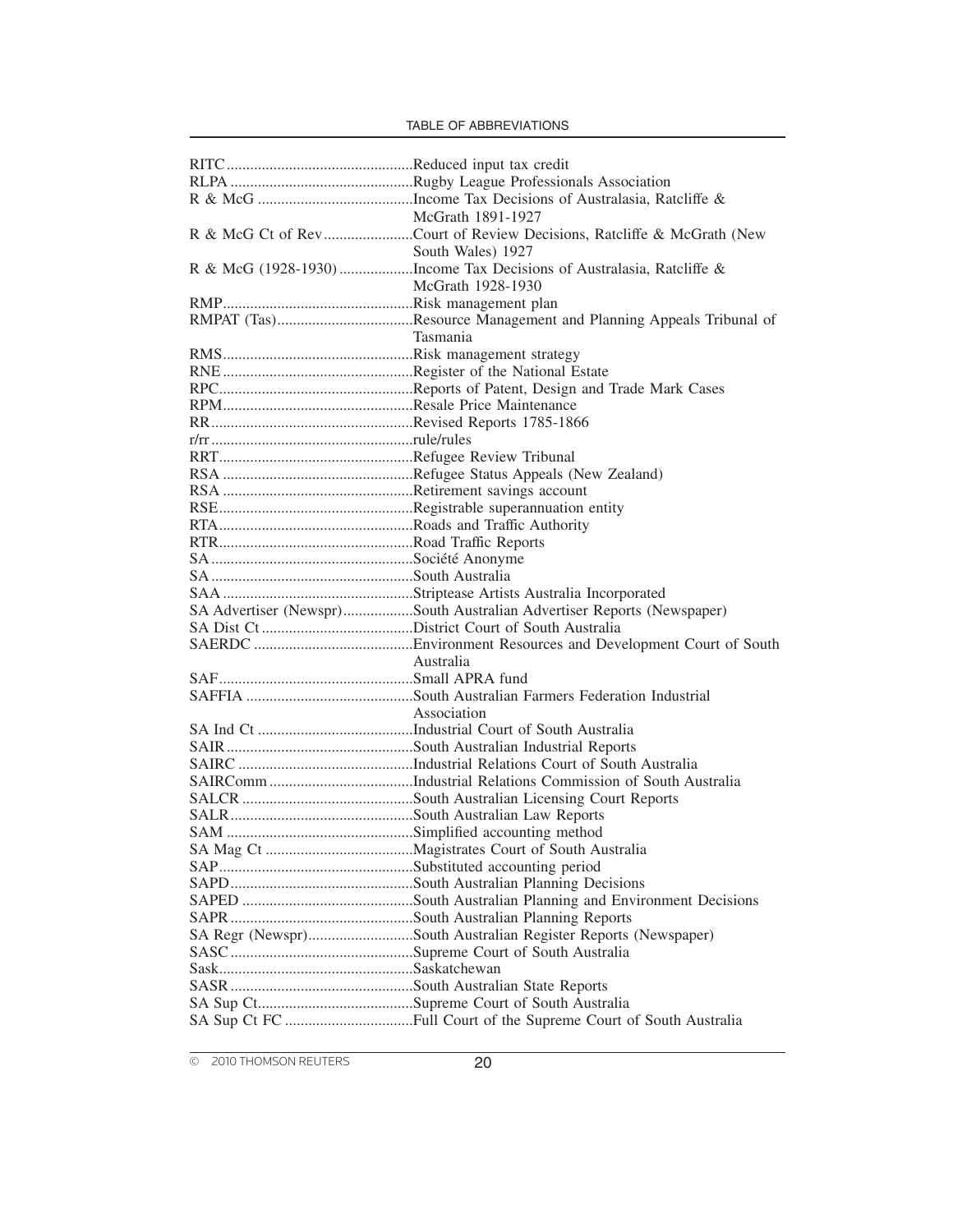| SCR (NS) (NSW)Supreme Court Reports (New South Wales) (New Series)   |  |
|----------------------------------------------------------------------|--|
| 1878-1879                                                            |  |
|                                                                      |  |
| SCR (NSW) EqSupreme Court Reports (New South Wales), Equity          |  |
|                                                                      |  |
|                                                                      |  |
|                                                                      |  |
|                                                                      |  |
|                                                                      |  |
|                                                                      |  |
|                                                                      |  |
|                                                                      |  |
|                                                                      |  |
|                                                                      |  |
|                                                                      |  |
|                                                                      |  |
|                                                                      |  |
|                                                                      |  |
|                                                                      |  |
| SMH (Newspr) (NSW) Sydney Morning Herald Reports (Newspaper) (New    |  |
| South Wales)                                                         |  |
|                                                                      |  |
|                                                                      |  |
|                                                                      |  |
|                                                                      |  |
|                                                                      |  |
|                                                                      |  |
|                                                                      |  |
|                                                                      |  |
|                                                                      |  |
|                                                                      |  |
|                                                                      |  |
|                                                                      |  |
|                                                                      |  |
|                                                                      |  |
| SR (NSW) B & P State Reports (New South Wales), Bankruptcy & Probate |  |
| SR (NSW) EqState Reports (New South Wales), Equity                   |  |
|                                                                      |  |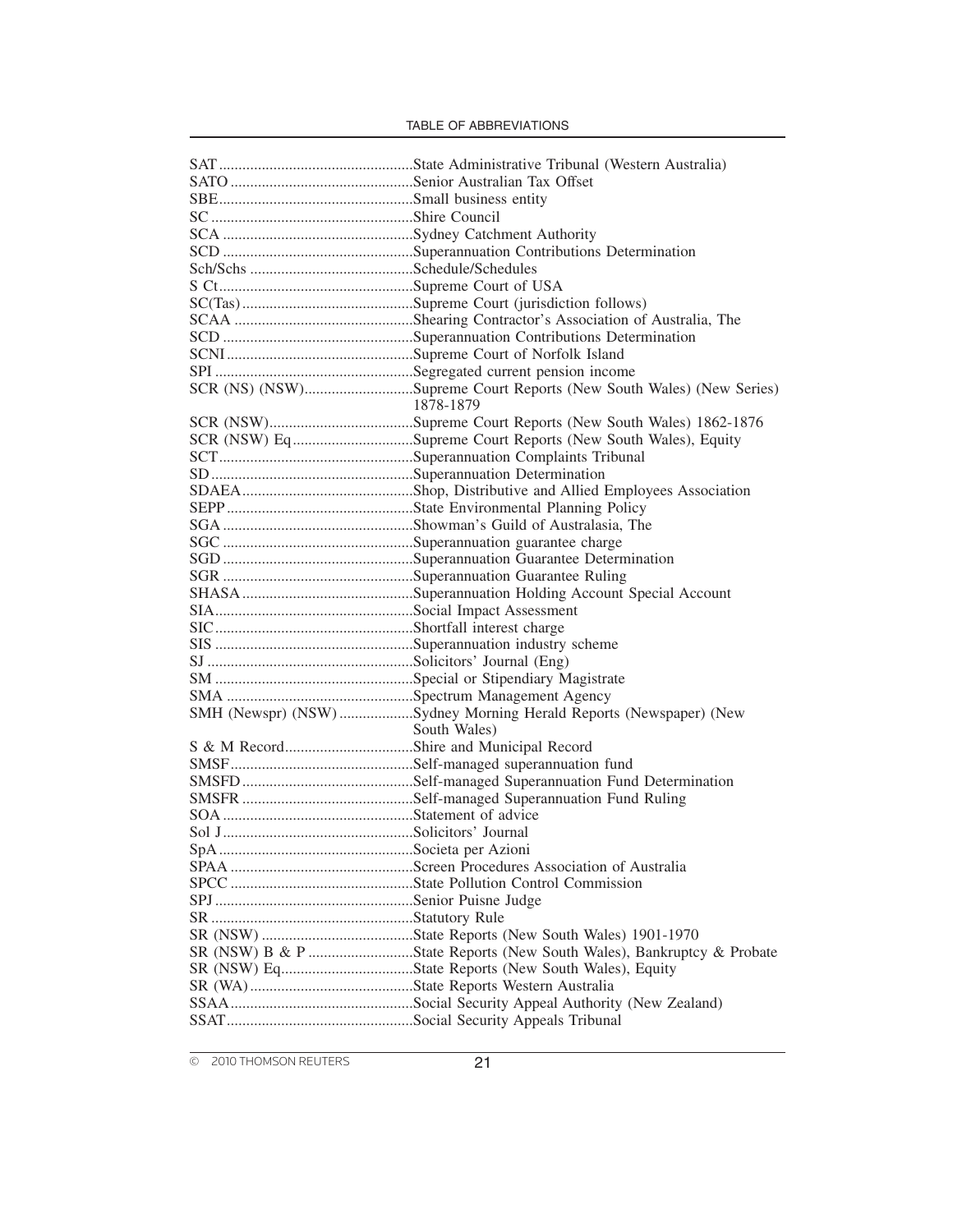| subpara/subparassubparagraph/subparagraphs |                                                    |
|--------------------------------------------|----------------------------------------------------|
|                                            |                                                    |
|                                            |                                                    |
|                                            |                                                    |
|                                            |                                                    |
|                                            |                                                    |
|                                            |                                                    |
|                                            |                                                    |
|                                            |                                                    |
|                                            |                                                    |
|                                            |                                                    |
|                                            |                                                    |
|                                            |                                                    |
|                                            | Tas Bldg App R Tasmanian Building Appeal Reports   |
|                                            | Tas Ct of Cr AppTasmanian Court of Criminal Appeal |
|                                            |                                                    |
|                                            |                                                    |
|                                            |                                                    |
|                                            | (Tasmania)                                         |
|                                            |                                                    |
|                                            |                                                    |
|                                            |                                                    |
|                                            |                                                    |
|                                            |                                                    |
|                                            |                                                    |
|                                            |                                                    |
|                                            |                                                    |
|                                            |                                                    |
|                                            |                                                    |
|                                            |                                                    |
|                                            |                                                    |
|                                            |                                                    |
|                                            |                                                    |
|                                            |                                                    |
|                                            | Telecommunication and Media Law)                   |
|                                            |                                                    |
|                                            |                                                    |
|                                            |                                                    |
|                                            |                                                    |
|                                            |                                                    |
|                                            |                                                    |
|                                            |                                                    |
|                                            |                                                    |
|                                            |                                                    |
|                                            |                                                    |
|                                            |                                                    |
|                                            |                                                    |
|                                            |                                                    |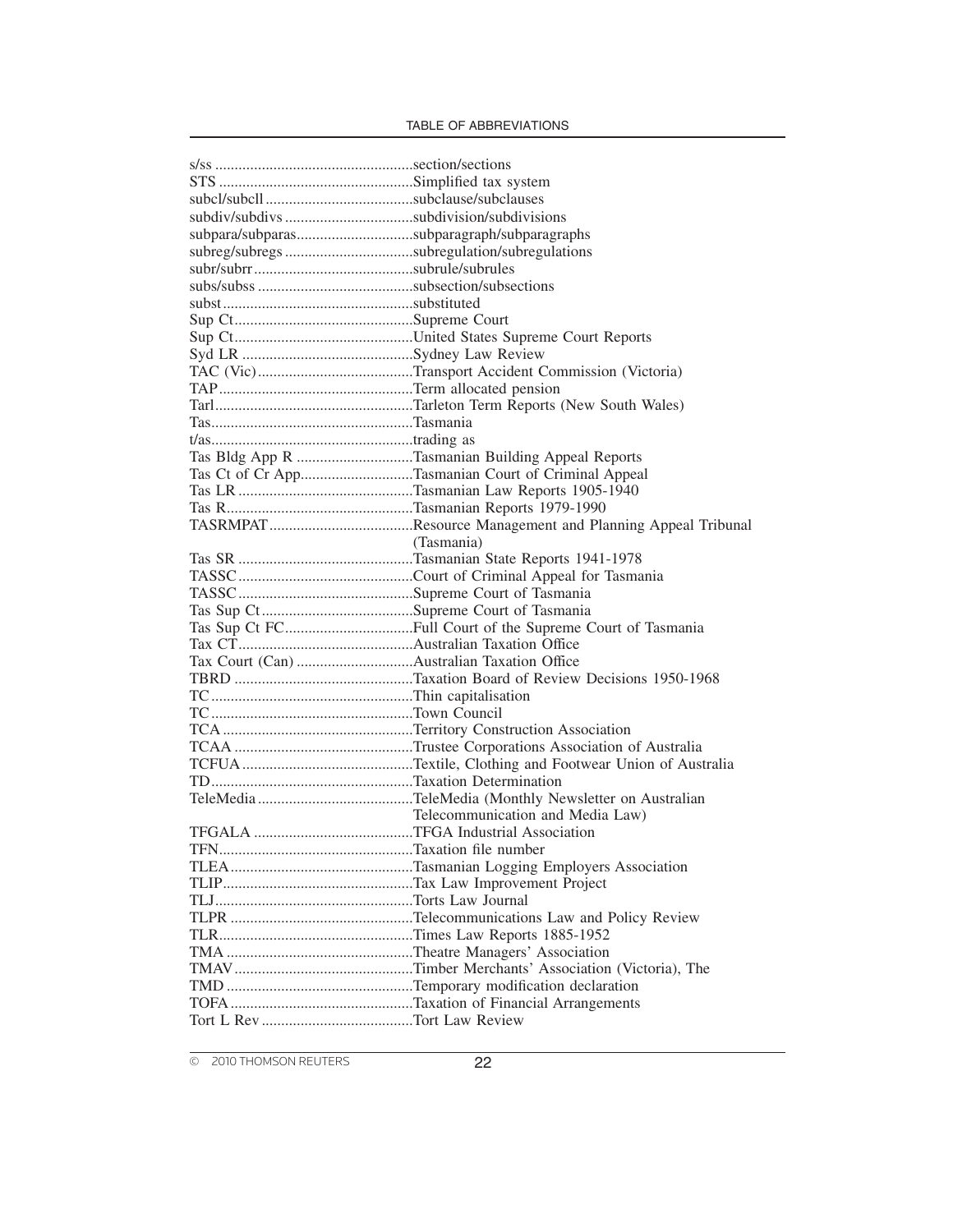|          | <b>Property Rights</b> |
|----------|------------------------|
|          |                        |
|          |                        |
|          |                        |
|          |                        |
|          |                        |
|          |                        |
|          |                        |
|          |                        |
|          |                        |
|          |                        |
|          |                        |
|          |                        |
|          |                        |
|          |                        |
|          |                        |
|          |                        |
|          |                        |
|          |                        |
|          |                        |
|          |                        |
|          |                        |
|          |                        |
|          |                        |
|          |                        |
|          |                        |
|          |                        |
|          |                        |
|          |                        |
|          |                        |
| Industry |                        |
|          |                        |
|          |                        |
|          |                        |
|          |                        |
|          |                        |
|          |                        |
|          |                        |
|          |                        |
|          |                        |
|          |                        |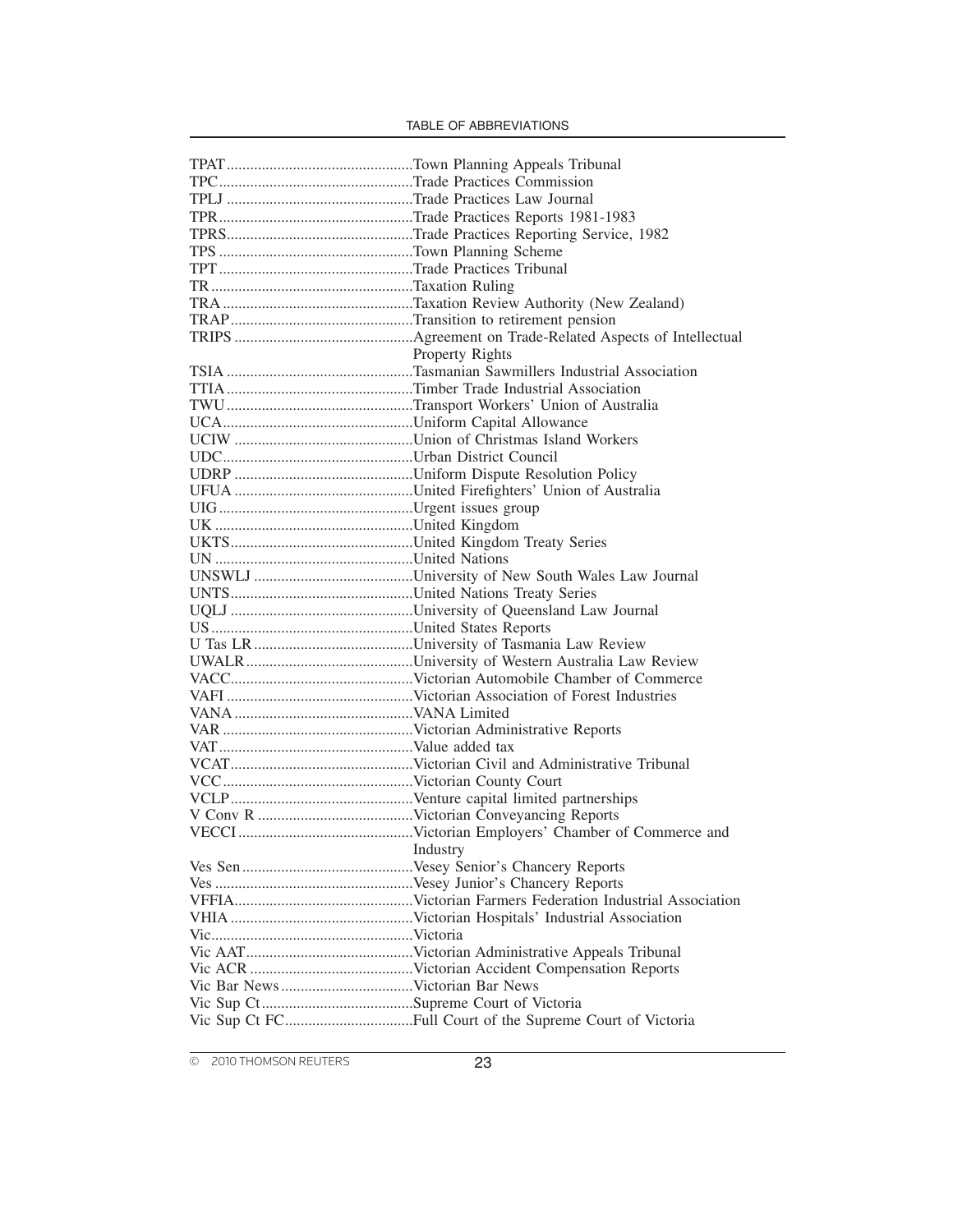| Matrimonial)                                                  |
|---------------------------------------------------------------|
|                                                               |
|                                                               |
|                                                               |
|                                                               |
|                                                               |
|                                                               |
|                                                               |
|                                                               |
|                                                               |
| Matrimonial)                                                  |
|                                                               |
|                                                               |
|                                                               |
|                                                               |
|                                                               |
|                                                               |
|                                                               |
|                                                               |
| WA Ct of Cr App Western Australian Court of Criminal Appeal   |
|                                                               |
|                                                               |
|                                                               |
|                                                               |
| Association                                                   |
|                                                               |
|                                                               |
|                                                               |
| Boards, Health Boards, Parks, Cemeteries and Racecourse       |
| Public Authorities, Water Boards Union                        |
|                                                               |
|                                                               |
|                                                               |
|                                                               |
|                                                               |
|                                                               |
|                                                               |
|                                                               |
|                                                               |
|                                                               |
| Australia)                                                    |
|                                                               |
|                                                               |
| Australia)                                                    |
| WC & Ins Rep Workmen's Compensation & Insurance Reports (Eng) |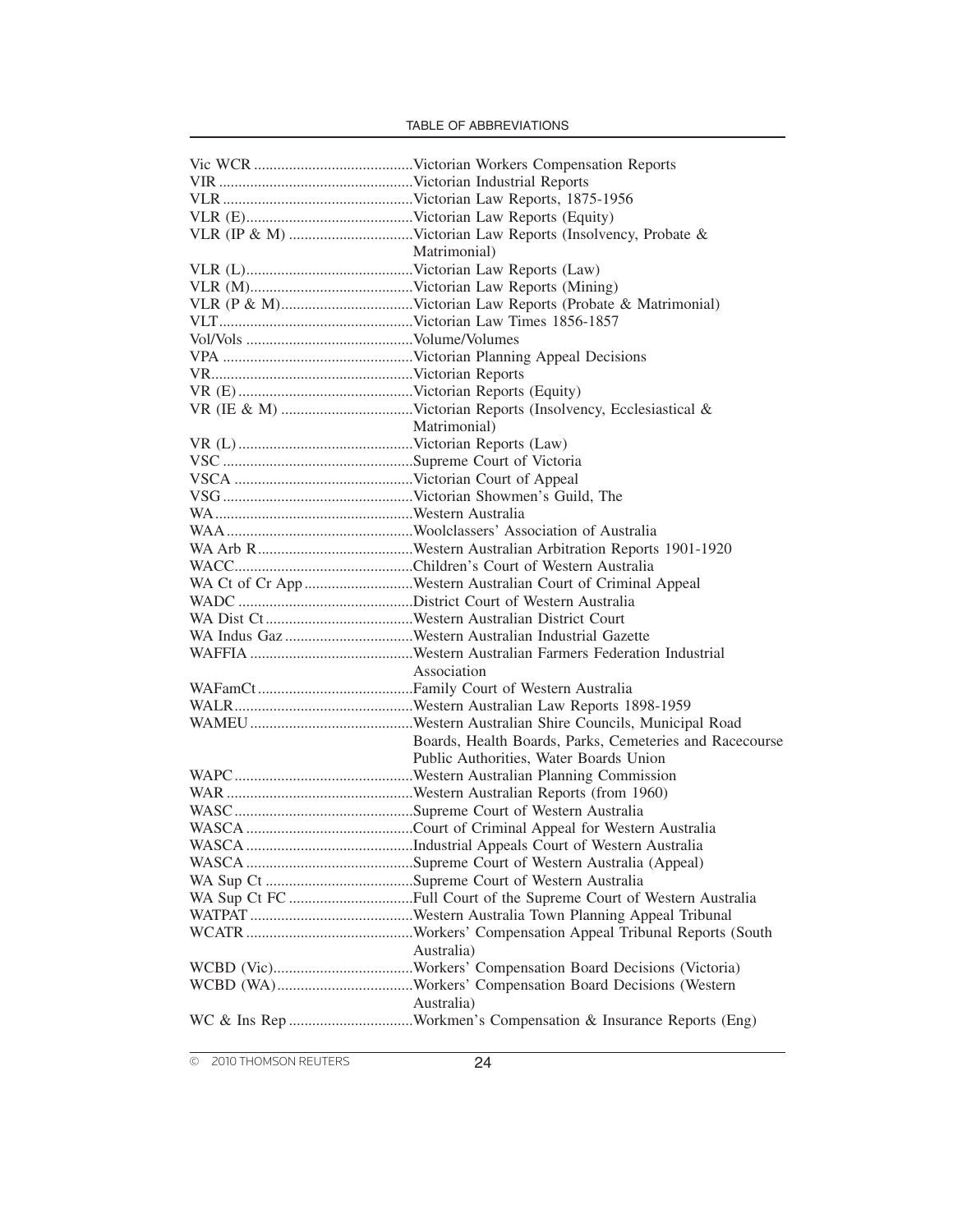|  |  |  | <b>TABLE OF ABBREVIATIONS</b> |
|--|--|--|-------------------------------|
|--|--|--|-------------------------------|

| 1926-1980                                                       |
|-----------------------------------------------------------------|
|                                                                 |
|                                                                 |
|                                                                 |
| 1982-1989                                                       |
|                                                                 |
|                                                                 |
|                                                                 |
|                                                                 |
|                                                                 |
|                                                                 |
|                                                                 |
|                                                                 |
|                                                                 |
|                                                                 |
|                                                                 |
|                                                                 |
|                                                                 |
|                                                                 |
| Ecclesiastical & Matrimonial)                                   |
|                                                                 |
|                                                                 |
| W & W (IE & M)Wyatt and Webb's Reports (Victorian) (Insolvency, |
| Ecclesiastical & Matrimonial)                                   |
|                                                                 |
|                                                                 |
|                                                                 |
|                                                                 |